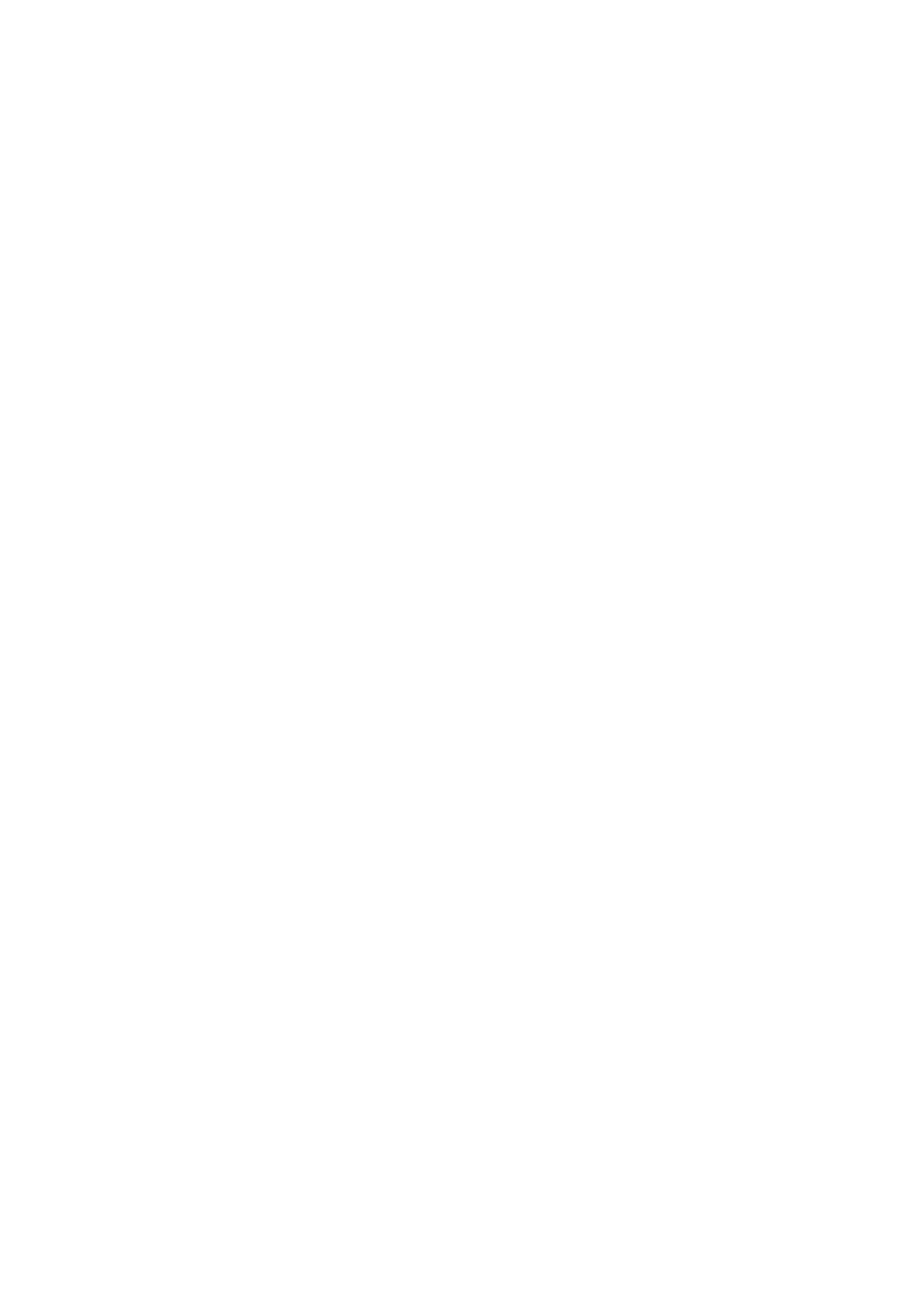## **Contents**

| Overview          |                                                             | 321 |
|-------------------|-------------------------------------------------------------|-----|
| Key messages      |                                                             | 321 |
| 12.1              | Introduction                                                | 325 |
|                   | Definition                                                  | 325 |
|                   | Why is paying attention to institutions so crucial to CSA?  | 325 |
|                   | How can institutions support CSA?                           | 326 |
| 12.2              | Key institutions for CSA initiatives                        | 328 |
|                   | Services                                                    | 328 |
|                   | Public sector institutions                                  | 329 |
|                   | Civil society                                               | 330 |
|                   | Private sector institutions                                 | 332 |
|                   | Stakeholders                                                | 334 |
|                   | Producer cooperatives and farmers' unions and organizations | 334 |
|                   | Informal, social and cultural institutions                  | 335 |
| 12.3              | <b>Building synergies</b>                                   | 335 |
|                   | Brokering partnerships                                      | 336 |
|                   | Equity issues                                               | 338 |
|                   | Cultural considerations                                     | 339 |
|                   | <b>Networks</b>                                             | 340 |
| 12.4              | Quick institutional context assessment                      | 342 |
| 12.5              | Conclusions                                                 | 345 |
| <b>Notes</b>      |                                                             | 346 |
| Acronyms          |                                                             | 347 |
| <b>References</b> |                                                             | 348 |
|                   | <b>Additional Resources</b>                                 | 351 |

## List of Tables

| Table 12.1 Examples of institutions and activities that support CSA | 328 |
|---------------------------------------------------------------------|-----|
| Table 12.2 Matrix for the Quick Institutional Context Assessment    | 344 |

## List of Boxes

| Box 12.1        | The Sustainable Agriculture in a Changing Climate (SACC) project                           | 326 |
|-----------------|--------------------------------------------------------------------------------------------|-----|
| <b>Box 12.2</b> | Sample CSA actions for local institutions                                                  | 327 |
| <b>Box 12.3</b> | Sharing improved seasonal weather forecasting with farmers in West Africa                  | 329 |
| <b>Box 12.4</b> | Civil society policy advocacy: Fisherfolk get organized in the Caribbean                   | 330 |
| Box 12.5        | The African Farm Radio Research Initiative                                                 | 331 |
| Box 12.6        | Adapting to climate change by growing medicinal plants:                                    |     |
|                 | the Jammu & Kashmir MAP Growers' Cooperative                                               | 332 |
| Box 12.7        | Micro-insurance reduces exposure to weather risk in Andra Pradesh, India                   | 333 |
| <b>Box 12.8</b> | Uganda National Farmers Federation: climate adaptive approaches to food security workshops | 334 |
| <b>Box 12.9</b> | Informal seed systems                                                                      | 335 |
| Box 12.10       | AdapCC: a climate-smart partnership for coffee and tea production                          | 336 |
| Box 12.11       | Participatory and negotiated territorial development in Mozambique                         | 337 |
| Box 12.12       | The Challenge Dialogue SystemTM                                                            | 338 |
| Box 12.13       | Women in (climate-smart) agriculture                                                       | 339 |
| Box 12.14       | Cultural barriers to climate change adaptation in Northern Burkina Faso                    | 340 |
| Box 12.15       | <b>Examples of CSA platforms</b>                                                           | 341 |
| Box 12.16       | Net-Map: a hands-on social networking tool                                                 | 343 |

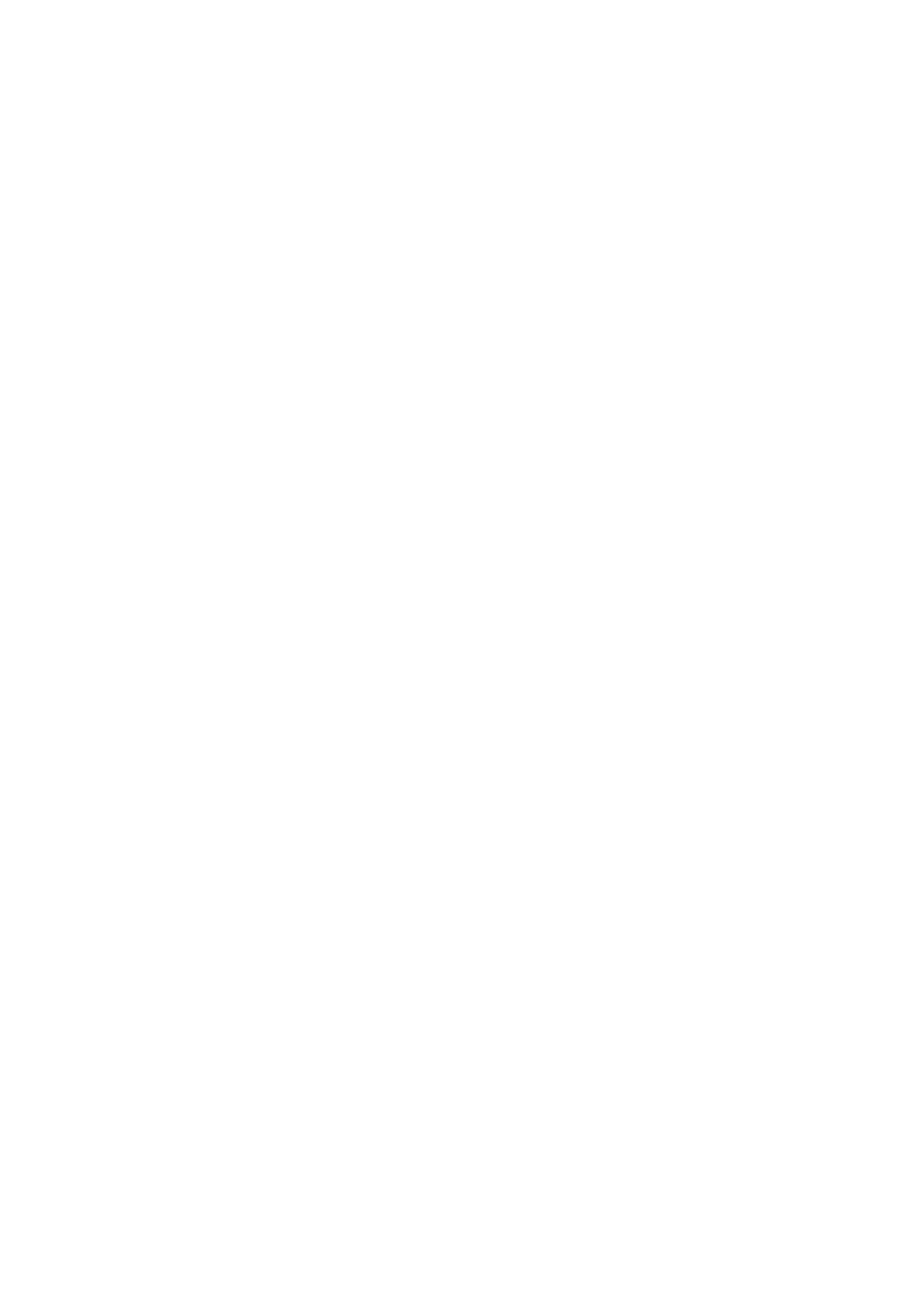## 12.1 Introduction

## Definition

Many people equate the term 'institutions' with 'organizations'. In reality, institutions signify something broader than organizations. They essentially define the 'rules of the game'; the way things are and can be done, as defined by accepted norms, roles and values. Institutions include both formal organizations and contracts as well as informal social and cultural norms and conventions that operate within and between organizations (North, 1990; Ostrom, 2005). Section 12.2 describes different types of institutions and provides some examples.

## Why is paying attention to institutions so crucial to CSA?

CSA requires changes in farming households' behaviour and strategies, as well as changes in the usual timing of agricultural practices. Without appropriate institutional structures in place, the innovations required to implement CSA may seem overwhelming to smallholder farmers. Successfully managing change demands accurate and up-to-date information, a degree of financial capacity and, if the changes are to be far-reaching, the ability to cooperate with others on a broad scale (see Box 12.1 for details for a successful CSA initiative). Some of the changes CSA requires include:

### Adapting management approaches

As populations expand, competition for natural resources will increase. In addition, environmental and climatic factors threaten to degrade these resources. For this reason, CSA centres on finding new methods for managing soil, water and land. Water tables are dropping considerably in many places (e.g. in parts of India). Water harvesting and water storage techniques need to be able to deal with the likelihood of increasing rainfall variability. Land degradation and declining soil fertility are widespread problems. The uptake of new strategies and approaches are required to improve soil quality (structure, fertility, water regulation) and restore degraded lands.

### Climate-smart crop varieties

As climate change alters rainfall patterns, one CSA approach for adapting to new conditions is to switch crops (e.g. planting sorghum instead of maize if rainfall decreases or vice versa if it increases). The move to new crops may involve planting varieties that have a shorter growing cycle, can better tolerate saline soils and extreme weather events (e.g. droughts and floods), and have greater resistance to pest and diseases.

### Changing farming schedules

Climate change is forcing farmers to change the schedule of their customary farming activities. In East Africa, for example, many farmers have already begun to plant earlier than they have traditionally done because of shifting rainfall patterns (Kristjanson *et al.,* 2012)

### Mitigating while adapting to climate change

As the need to mitigate carbon emissions grows, planting trees on farms and improving the management of livestock and rangelands will also be crucial CSA activities (FAO, 2010). Farmers usually adopt these actions primarily because they help enhance and diversify incomes, not because they lower emissions. Climate change mitigation is an added benefit.

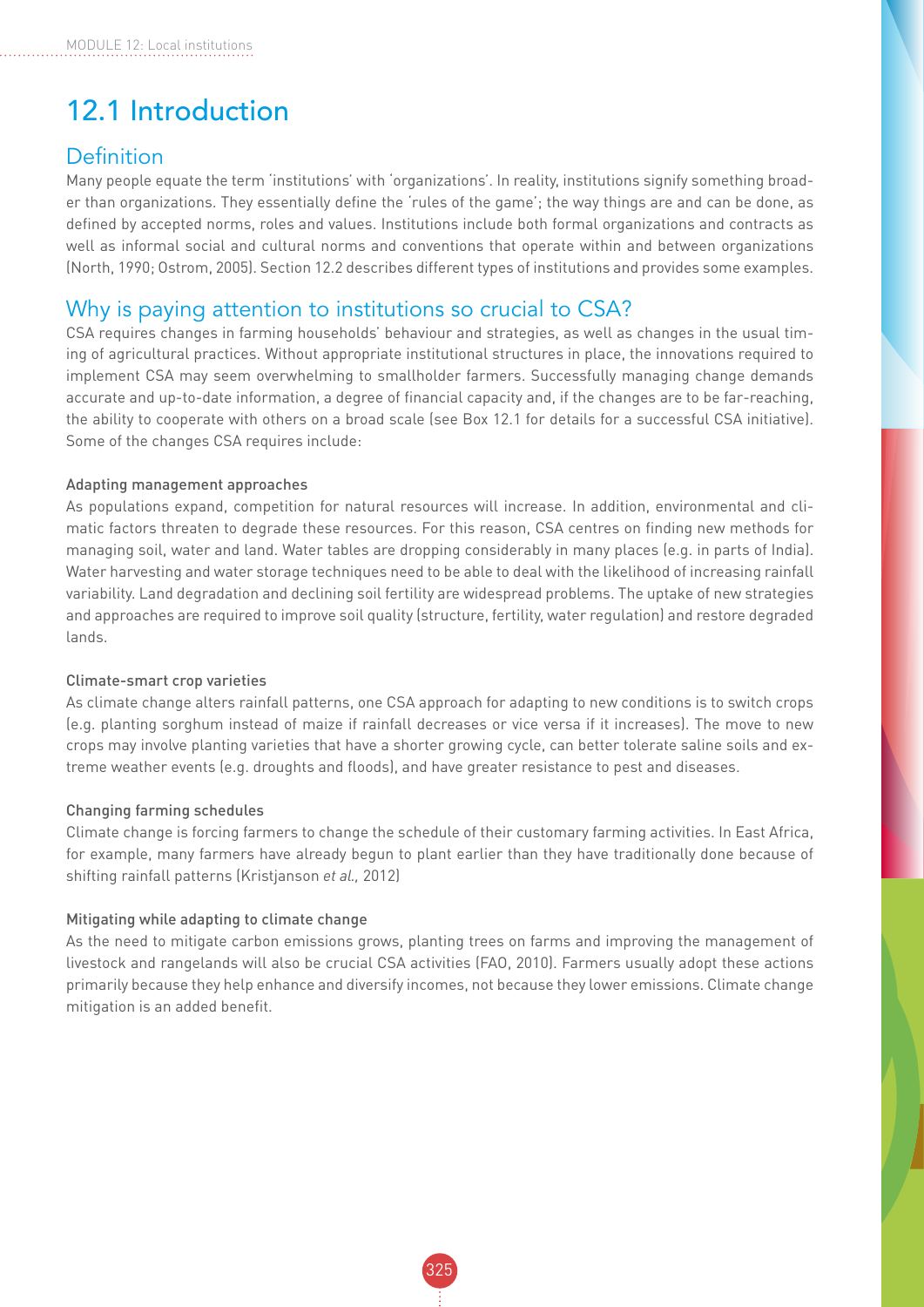## Box 12.1 The Sustainable Agriculture in a Changing Climate (SACC) project

The Sustainable Agriculture in a Changing Climate project (SACC), a partnership between CARE, the World Agroforestry Centre (ICRAF) and the CGIAR Research Program on Climate Change, Agriculture and Food Security (CCAFS) with funding from the Rockefeller Foundation, began in September 2010. The project was originally intended to deliver payments to smallholder farmers from carbon markets for carbon stored through the adoption of agroforestry practices in the Nyando River Basin in Western Kenya, a mixed crop-livestock farming area with high levels of poverty and significant environmental degradation.

Alongside planting the trees that would generate carbon payments in the long run, the project also introduced interventions designed to provide immediate short-term income and food benefits, as a way of overcoming resource constraints and maximizing the participation of resource-poor women. These shorter-term interventions included: the introduction of early-maturing, drought-resistant and higher-value crops; an emphasis on sustainable agricultural practices; and the formation of linkages with a complementary project on Village Savings and Loans Associations (VSLAs, community-based informal financial groups). Based on lessons learned in the first phase, SACC is transitioning into a 'climate-smart smallholder agriculture' approach, with an emphasis on research and actions aimed at improved agricultural productivity and farm-level adaptation. The income and livelihood benefits from enhanced knowledge and access to tree seedlings, improved seeds and land management techniques are proving to provide the key incentives for entering the scheme, rather than carbon sales (Thorlakson and Neufeldt, 2012).

The project relies on institutions which support people in changing their behaviour. These include small savings and loans groups that help change peoples' attitudes about money and encourage them to start saving, often for the first time ever. Village management committees that mobilize farmers, coordinate resource persons, monitor activities and manage benefit sharing through innovative new means (such as payments via cell phone) are also important. New institutions providing access to markets and inputs are emerging. A professional independent company is being formed to manage the programme in the long-run. The success of the new CSA project is highly dependent on an effective, efficient and equitable governance structure, which will be essential for delivering the product (carbon) to the client (offset markets).

Source: CCAFS and CGIAR, 2012a

## How can institutions support CSA?

Institutions can support smallholder farmers in three vital areas:

### 1. Producing and sharing technical knowledge

For relatively resource-poor smallholder farmers, putting CSA into practice requires knowledge and support. Farmers, herders and fishing communities need easier and more affordable access to the information that underpins innovative CSA practices. Institutions that produce and share information and help people translate this information into knowledge and action are essential. These institutions include: farmer field schools (or similar approaches that train and enable farmers to adopt new techniques); farm radio shows that provide easily accessible, useful and useable (i.e. needs-driven) agricultural and weather-related information to rural households; local agricultural demonstration plots and events; and farmer-to-farmer exchanges.

### 2. Providing financial services, credit and access to markets

The benefits gained by adopting sustainable land management techniques usually take time to materialize. In the meantime, the farmers must bear the costs in terms of labour, land and cash (McCarthy *et al.,* 2011). As a result, poor farmers lacking access to credit and markets are unable to adopt these techniques. This is why strengthening institutions to support agricultural markets, financing mechanisms and insurance schemes are critical for the CSA's success. These institutions include organizations and institutional arrangements providing credit, insurance, social safety nets, and payments or rewards for environmental services. Module 14 addresses in detail the financial instruments and investments that enable CSA.

### 3. Supporting the coordination of collaborative action

Collective action is critical for managing communal forests and pastures and lowering transactions costs.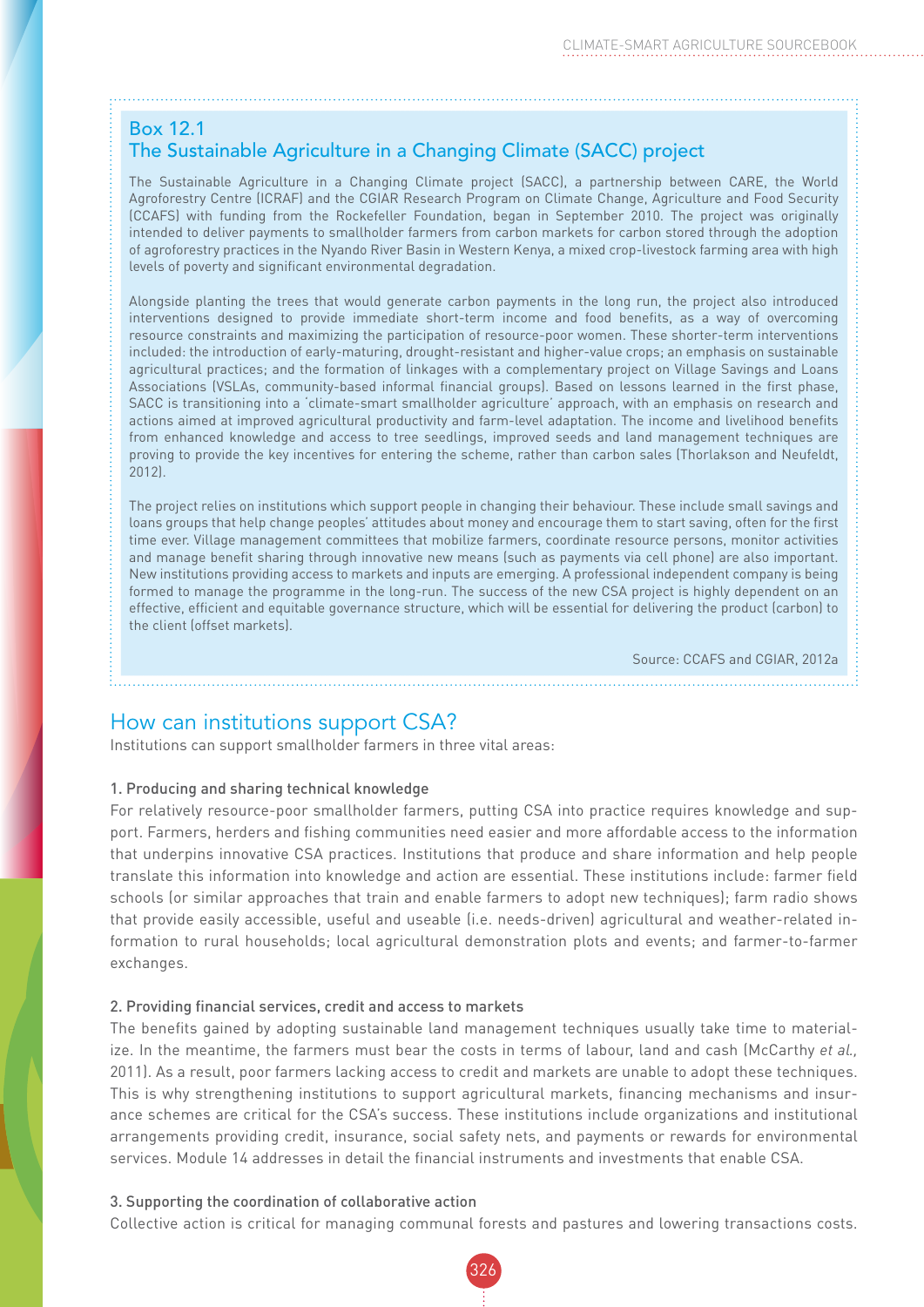Many CSA activities are only feasible and affordable if people work together (e.g. improved water or rangeland management). Institutional arrangements that make groups function efficiently and effectively are essential. On a larger scale, institutional arrangements are also needed to facilitate coordination across organizations and sectors (e.g. through networks and knowledge-sharing platforms).

To illustrate these areas, Box 12.2 outlines a range of actions that local organizations and institutions can pursue to support CSA.

## Box 12.2 Sample CSA actions for local institutions

When establishing CSA, local organizations and institutions can play positive roles in:

#### 1. Producing and sharing technical knowledge

- • Identify the main vulnerabilities in local agricultural and food systems, and the most vulnerable households.
- • Consider and select the most locally appropriate innovations (both institutional and technical) from the range of potential climate-smart practices.
- • Relay rapidly throughout the community new information on weather, climate and options for agriculture.
- • Improve the quality and relevance of research on CSA through local participation.

#### 2. Providing financial services (including credit) and access to markets

- • Channel micro-finance effectively, to kick-start new practices, technologies and behaviours among farmers.
- • Provide credit, insurance, social safety nets, and payments or rewards for environmental services.
- • Stimulate local markets, build links with national and international markets, and improve market literacy among smallholder farmers.

#### 3. Supporting the coordination of collaborative action

- • Encourage new cultural norms for practice in agriculture, food distribution and household food management.
- • Shift the focus of agricultural extension from delivering technology to working in partnership with local farmers to develop solutions.
- • Underpin the sustainability of CSA through locally workable mechanisms for benefit sharing, dispute settlements and other governance issues.
- • Protect local interests from potentially discriminatory external pressures associated with climate change policy, such as 'land grabbing'.
- Include particularly vulnerable social groups, such as women, youth or immigrants, in the benefits of climatesmart agriculture;
- • Ensure that disaster relief in response to climate shocks reaches the right people quickly and effectively.
- • Co-deliver wider services in support of CSA (e.g. health and sanitation services, education and knowledge exchange).
- • Provide mechanisms for governments and other agencies to be more accountable to local people in their climate policies and investments.

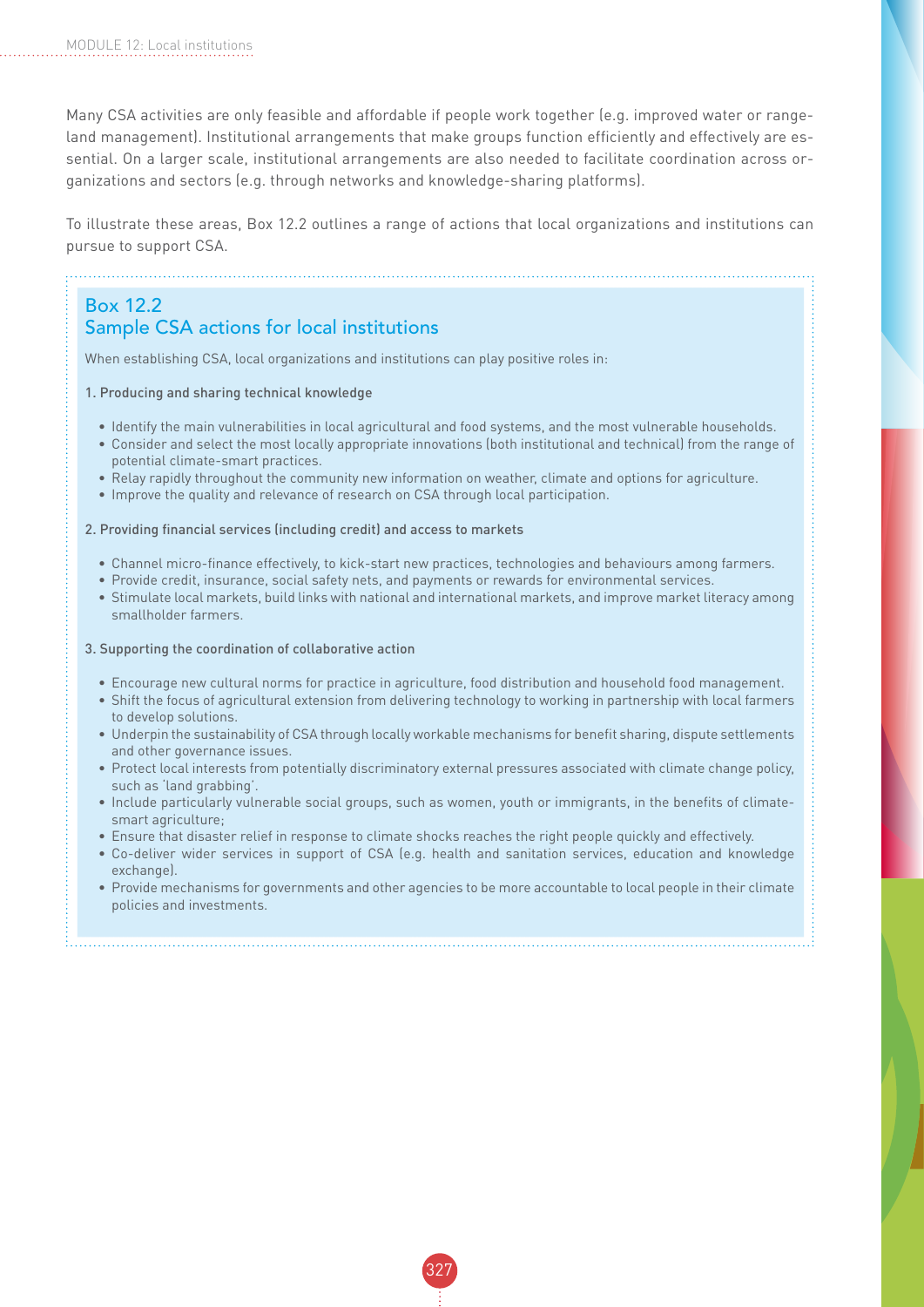## Table 12.1 Examples of institutions and activities that support CSA

| Institutions and activities<br>for producing and sharing<br>knowledge, strengthening<br>capacities and enhancing<br>communication                                                                                          | Institutions and activities for<br>supporting markets, financing<br>and insurance needs                                                                | Institutions and activities for<br>improving coordination and<br>collective action                                                                                                                            |
|----------------------------------------------------------------------------------------------------------------------------------------------------------------------------------------------------------------------------|--------------------------------------------------------------------------------------------------------------------------------------------------------|---------------------------------------------------------------------------------------------------------------------------------------------------------------------------------------------------------------|
| Agricultural business hubs                                                                                                                                                                                                 | Weather index-based insurance (crop<br>and/or livestock) and outgrower<br>schemes                                                                      | Water user groups; forest management<br>groups; etc.                                                                                                                                                          |
| Capacity strengthening for demand-<br>driven and gender-sensitive agricultural<br>advisory services (including climate<br>services)                                                                                        | Investments that support agricultural<br>marketing and the food system,<br>including roads and market infrastructure                                   | Brokering links between producer<br>organizations, research services and<br>higher education                                                                                                                  |
| Use of information and communication<br>technologies (ICTs), such as cell phones<br>and the internet to improve agricultural<br>information access (e.g. market prices,<br>transportation options, weather<br>information) | Productive social safety nets (e.g.<br>cash transfers, food distribution, seed<br>and tool distribution, conditional cash<br>transfers, food for work) | Strengthening capacity of agricultural<br>research systems for linking<br>with other actors (e.g. through<br>stakeholder platforms, alliances and<br>consortia, technology transfer and<br>commercialization) |
| Investment in agricultural education and<br>training institutions and curricula reform,<br>including at primary and secondary levels                                                                                       | Payments for environmental services,<br>smallholder agricultural carbon projects                                                                       | Community-based actions to restore<br>degraded lands, improve management<br>of water, communal lands                                                                                                          |
| Innovative governance arrangements<br>and new regulations regarding quality<br>and safety of food, intellectual property<br>and biosafety                                                                                  | Investments in market value chains (e.g.<br>carbon labels on food from smallholders)                                                                   | Local seed and genetic diversity fairs,<br>farmer-based labelling schemes                                                                                                                                     |
|                                                                                                                                                                                                                            | Strengthening of informal agricultural<br>markets (e.g. certification and training of<br>traders)                                                      | Strengthening capacity of farmers'<br>organizations to collaborate                                                                                                                                            |

## 12.2 Key institutions for CSA initiatives

Studies show that agricultural research is more likely to bring about changes in agricultural practices, technologies or policies when dialogue and cooperation is fostered among all the stakeholders who possess, produce, or use different kinds of knowledge. The most effective initiatives allow researchers, community members, private sector actors and policy-makers to jointly define the problems they aim to solve (Kristjanson *et al.,* 2009).

## **Services**

As climate changes so does the role of agricultural advisory and extension services. Demand for new climate services is increasing. Farmers need wide-ranging advice on how to adapt their farming practices and their entire livelihoods, to take advantage of viable, profitable options with manageable levels of risk. Two types of advice are needed: firstly, information about available options (e.g. technology and market) to help adapt farming and livelihood systems; and secondly, information about the climate itself, in the form of weather forecasts, seasonal forecasts and longer-term climate trends (see Box 12.4).

Different players in the agricultural sector need completely different types of climate advice. Improved extension services should not provide 'one-size-fits-all' solutions or static advice (e.g. generic seed and fertilizer packages). They should mediate between different possibilities and market actors. Preference should be given to early warning and early action initiatives that distribute appropriate seeds based on seasonal predictions instead of to initiatives that try to control the damage caused by droughts or flooding. Institutions providing extension services should also consider building their own knowledge of weather index-based crop and livestock insurance schemes.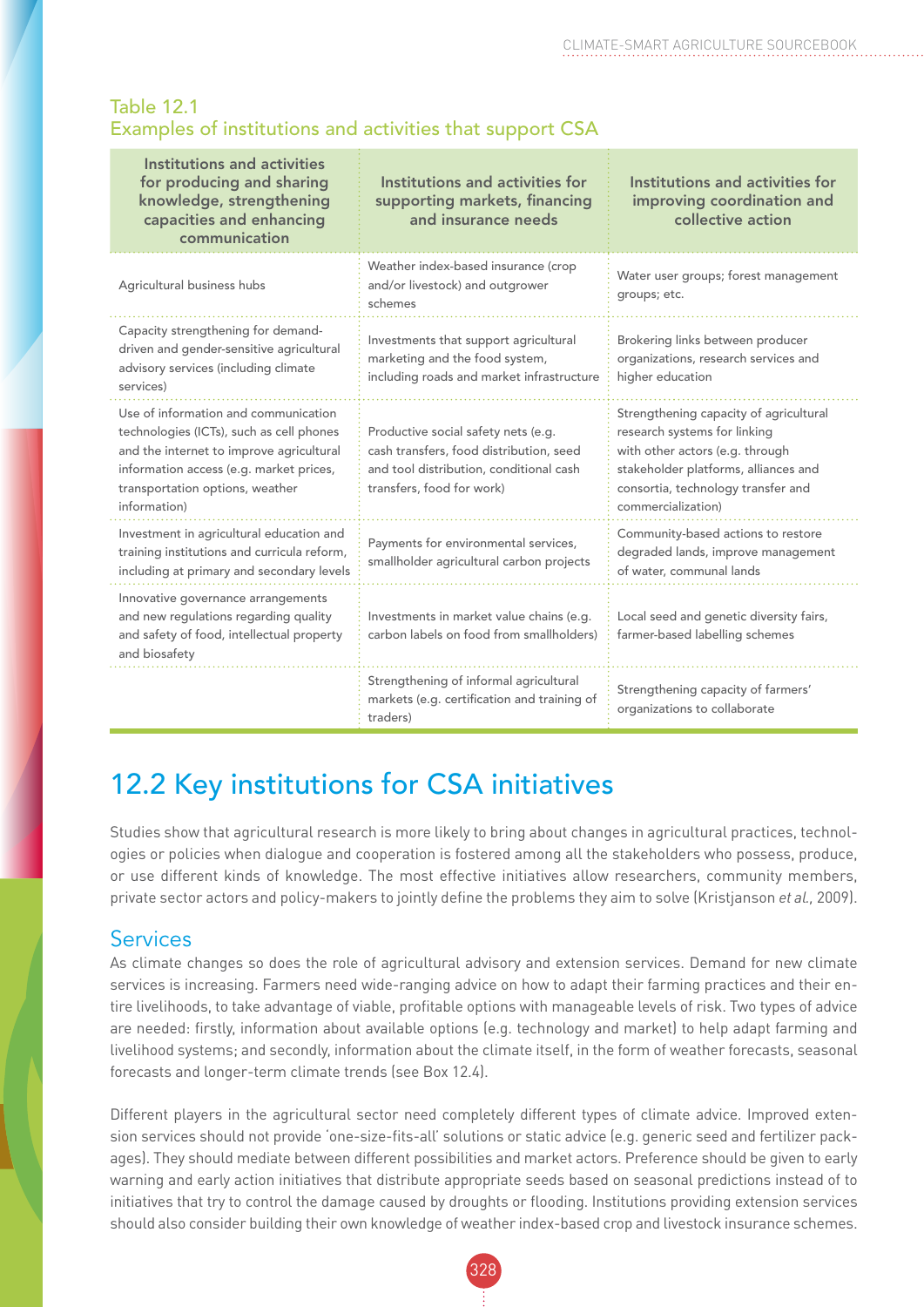Today, the provision of agricultural research and extension services is spread across diverse public sector, civil society and private sector institutions. The similarities and differences in such a 'menu' of institutional options (Birner *et al.,* 2009) are explored below.

## Box 12.3 Sharing improved seasonal weather forecasting with farmers in West Africa

Seasonal climate forecasts can considerably improve agricultural management and livelihoods for smallholder farmers (Hansen *et al.,* 2011). Nevertheless, constraints related to the legitimacy, salience, availability, and understanding of these forecasts, as well as gaps in data and the limited capacity of farmers to respond appropriately, have so far limited the widespread use of seasonal predictions in the Sahel region. Moreover, better weather forecasts alone will not spur widespread uptake of climate-smart agricultural practices. Strengthened agricultural advisory and input supply services are required, as are improved marketing strategies, enhanced safety net policies to ensure food security, and similar provisions.

There is however potential for making improved weather information accessible to African farmers. For instance, regional climate outlook forums and national meteorological services have been working together to provide useful weather forecast information to rural farmers in both Mali and Senegal. Together with researchers and other stakeholders, farmers are being trained in the use of probabilistic seasonal forecasts. The changes they make as a result of this knowledge is being evaluated, as are the impacts these changes make to the farmers' livelihoods.

Source: CCAFS and CGIAR, 2013a

### Public sector institutions

Crucial governmental actions that support CSA include:

- the amendment and enforcement of related agricultural policies;
- the distribution of incentivizing agricultural subsidies;
- the provision of pertinent research and extension services;
- the improvement of relevant infrastructure (e.g. building roads); and
- the collection of national census data useful to CSA initiatives. (Reid *et al.,* 2010; Swanson and Rajalahti, 2010)

The institutional structures through which such assistance is delivered stretch from national ministries (primarily Ministries of Agriculture, although ministries with related purviews, such as Fisheries or Land, also play a role) to regional, subregional and local offices. Top-down in structure, the public sector is less likely to make use of bottom-up tools to formulate the needs of specific farmer groups. Civil society institutions are generally well-placed to foster bottom-up engagement.

Public spending on agricultural extension services is justified when the effects of the extension services bring benefits to more than the recipients of the trainings. In the case of CSA, such wide-reaching benefits are easily confirmed. Aside from contributing to the universal 'public good' of environmental sustainability, CSA increases food security because it improves adaptive capacity and resilience. Improved food security leads to poverty reduction and improved health, which in turn fuels economic development, which can ultimately bring about greater political stability (Anderson and Feder, 2003).

However, the peak of public investment in agricultural extension has now passed. The twentieth century saw notable improvements in food security thanks to a heavy government emphasis on the transfer of new agricultural technologies to farmers. Following this success, public spending has decreased substantially. While there has been a corresponding rise of private investment, the long-term effects of decreased public involvement are significant. The prevalent extension systems tend to favour shorter-term, more localized, project-based approaches.

Given that CSA demands context-specific solutions, this tendency towards localized projects is appropriate. However, there is a need to ensure wider coherence and long-term continuity across projects. National Adapta-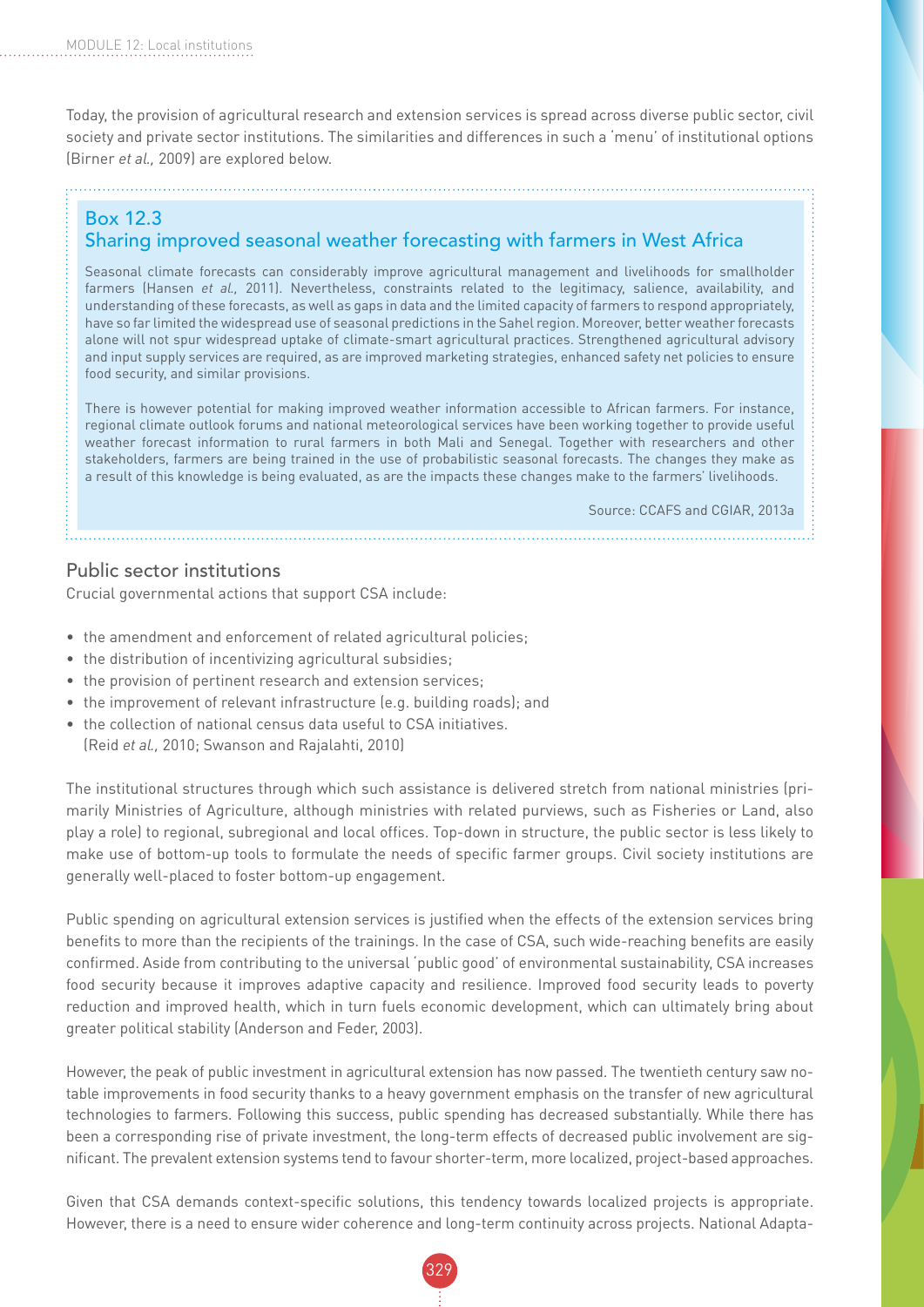tion Programmes of Actions (NAPAs), National Adaptation Plans (NAPs) and Nationally Appropriate Mitigation Actions (NAMAs), are intended to provide national frameworks to guide government actions on adaptation and mitigation under a future international climate agreement. These voluntary proposals to the United Nations Framework Convention on Climate Change (UNFCCC) are still under development, so their precise roles are still emerging. The fact that 60 percent of the countries who have submitted NAMAs mention agriculture as a way to reduce GHG emissions (FAO, 2011) suggests these proposals are pertinent mechanisms for institutionalizing governmental commitment to CSA projects at the policy level (see Module 13 on policies and programs). They should continue to be supported.

### Civil society

FAO defines 'civil society' as 'the sphere in which citizens and social movements organize themselves around objectives, constituencies and thematic interests' (FAO, 1999). 'Civil society organizations' include non-governmental organizations (NGOs, 'not-for-profit actors who are not governmental or intergovernmental' (*ibid.*). They also include trade unions, professional associations, research and educational faculties, private foundations, religious organizations, issue groups, the media and similar organizations reflecting civic interests, values and concerns. Such institutions, acting independently of the state:

- voice their members' interests and demands;
- defend their members' rights: and
- take action to meet their members' wishes and needs. (Uphoff and Krishna, 2004)

Civil society has considerable potential to exercise influence by using its collective political voice to express local climate concerns to higher authorities and demand the provision of specific measures or services (see Box 12.4). To best realize this potential, it is crucial to understand the interrelationships between civil society organizations, the government and the private sector. Though nominally defined as separate from state control, the effective autonomy of civil society institutions varies depending on a number of factors; (e.g. educational institutions are often wholly or partially funded by the state, blurring the distinction between the public sector and civil society). Similarly, the freedom of expression of the media or religious groups may be state-controlled. A thorough 'stock-taking' or 'mapping' of the institutions and their interdependencies in a given situation is advisable when identifying entry points for CSA initiatives, opportunities for collaboration and potential tensions (Section 12.4 provides some guidelines on how such 'mapping' can be approached).

## Box 12.4 Civil society policy advocacy: Fisherfolk get organized in the Caribbean

Climate change poses a considerable threat to fish-based diets and the livelihoods of fisherfolk in the Caribbean. It is expected to decrease the types and prevalence of marine species, and tropical cyclones of increasing intensity are likely to damage fishing boats and infrastructure, resulting in fewer productive days at sea. However, fisherfolk in the Caribbean have a long history of raising their voices collectively in times of crisis. Building on experiences at national level, the Caribbean Network of Fisherfolk Organisations (CNFO) was formed in 2004 to empower fisherfolk in the region to jointly advocate for government action on climate change.

Beyond aiming to secure national and regional fisheries policies which address the current and anticipated effects of climate change, CNFO seeks to stimulate adaptation planning processes across marine-related sectors. Besides facilitating capacity building and peer-to-peer support among its constituency, the network's successes to date include having gained observer status on the Caribbean Regional Fisheries Mechanism, undertaking activities in partnership with the fisheries management agencies in many of its member countries and its ongoing contribution to the drafting of a regional Common Fisheries Policy for the region. These accomplishments indicate a promising shift towards the institutionalization of more equitable, inclusive and stakeholder-driven working processes in the region.

Source: Lay *et al*., 2013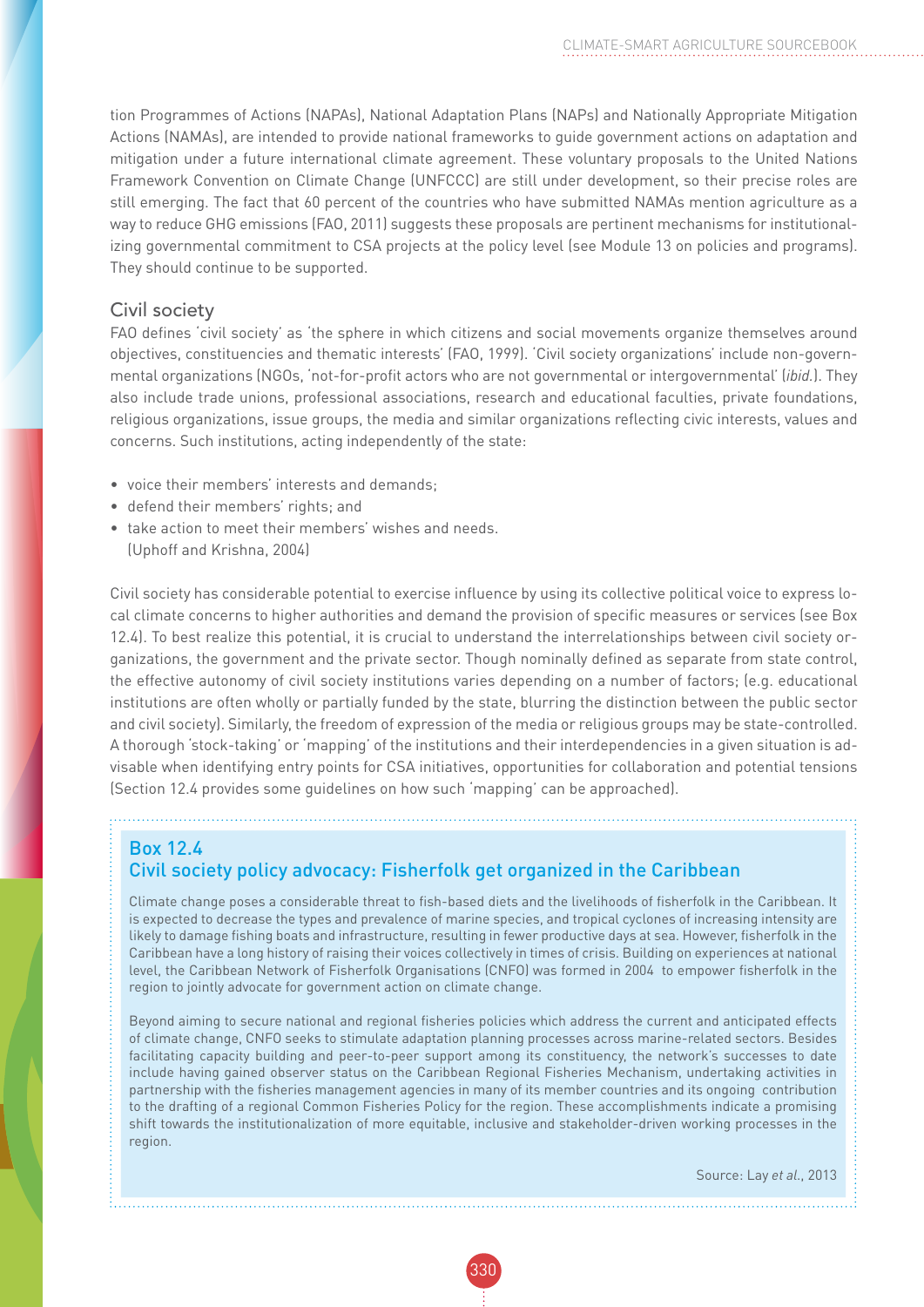To provide some background, short summaries of the possible services key civil society institutions can offer are provided below.

#### Non-governmental organizations

NGOs are typically strong in providing social services, especially when supporting poor communities (Swanson and Rajalahti, 2010). For example, building social capital by organizing farmer groups to articulate their own needs and formulate solutions collaboratively, brings immediate positive effects at the local level. NGOs can also be valuable partners for implementing projects, conducting research and carrying out outreach activities.

### Universities and research institutions

Universities and research institutions are good providers of pre-training and in-service training for extension workers. As faculty members often conduct agricultural research of their own, they are obvious focal points for field staff in need of technical and management backstopping (Swanson and Rajalahti, 2010).

#### Private foundations

Private foundations rarely aim to organize popular movements. However the funding they offer and the expertise they provide in specific activities are usually not influenced by the public sector and for this reason they often have scope for greater innovation (Uphoff and Krishna, 2004).

#### The media

Mass media can reach large audiences with messages about CSA. Broadcast and electronic media include radio, television, film and the internet; print media includes newspapers, journals, publications; outdoor media includes posters, billboards and other materials placed in public view. An important channel for disseminating informative and educational contents, media can both reflect public opinion and shape it. In recent years, more and more people, even in rural areas have gained access to media hardware such as radios, televisions, computers and smart phones. Innovative technologies, such as solar-powered electronic devices, are also becoming increasingly important in mobilizing the media for development purposes.

#### Religious institutions and communities

The term 'institutions' does not merely refer to types of organizations; it also encompasses cultural and social norms and conventions. An awareness of public opinions and values is therefore important when formulating a CSA strategy. While religious institutions or issue groups are unlikely to provide CSA-related advisory services, they can offer indispensable insights into prevailing beliefs and values . They can be mobilized as powerful tools for advocacy and endorsement.

## Box 12.5 The African Farm Radio Research Initiative

Farm Radio International is a Canadian registered charity that combines radio with other ICTs to serve smallholder farmers across Africa. It transmits information on low-cost methods to improve food security to 360 radio stations across 39 countries. A recent study assessed the knowledge, attitudes and practices of farmers living in 90 communities across 5 countries (Ghana, Malawi, Mali, Uganda and the United Republic of Tanzania). The study looked at specific agricultural improvements that had been featured on participatory radio campaigns (PRCs) in their area. It found that when agricultural producers were actively involved in these radio campaigns, more farmers tested and adopted new practices than when more traditional top-down, externally driven radio campaigns were carried out. One in five farmers who listened to the PRCs adopted the agricultural innovation – an adoption rate five times higher than for farmers not exposed to the radio programme. The cost of a PRC amounts to pennies per farmer reached, making it a cost-effective information dissemination strategy.

331

Source: Farm Radio International, 2011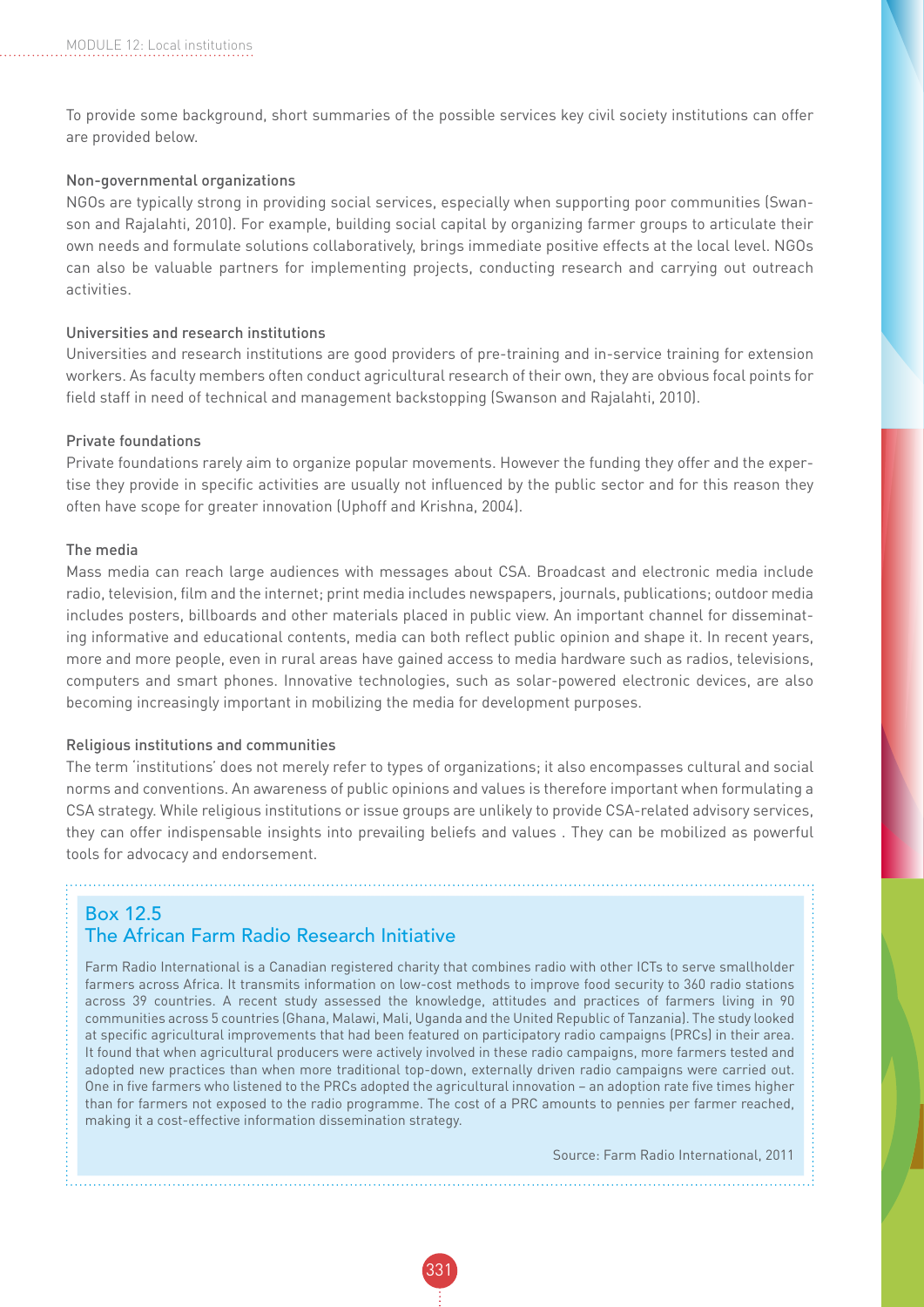### Private sector institutions

As markets become increasingly important in developing economies, private sector actors also become significant providers of research and development, education and extension services.

When seeking private sector support for CSA initiatives, it is important to bear in mind that the private sector's main priorities are profit and public perception. CSA works to establish a 'triple win' scenario in which innovative practices produce higher yields, build resilience to climate change (reducing long-term risks) and lower carbon emissions all along the supply chain. By contributing to CSA, private businesses can enhance their brand recognition among key suppliers and consumers. Key private sector actors and the possible support they might provide to CSA initiatives include:

#### Individual farmers

Household farms and smallholder farmers are of course private sector actors themselves. As it takes too much time and too many resources to reach each individual farmer, approaching producer cooperatives is a good strategy to build a broad base of support for climate-smart practices in the farming community. The effectiveness of word-of-mouth communication among farmers should not be underestimated. Enlisting and maintaining the support of individual farmer 'focal points' or 'local champions' is advisable.

#### Producer cooperatives

Producers' cooperatives and unions are intended to reflect producers' interests. Along with providing or coordinating demand-driven extension to their members, farmer cooperatives and unions also represent stakeholder interests on a political level. However, such organizations are open to manipulation by governments and elites. Limited in capacity, most cooperatives have little influence on public policy decisions by their members. Nevertheless, close collaboration with producers' cooperatives or unions has high potential payoffs, as their legitimacy and influential capacity reaches wide networks of farmers (see Box 12.6).

### Box 12.6 Adapting to climate change by growing medicinal plants: the Jammu & Kashmir MAP Growers' Cooperative

In the Baramulla, Bandipora and Pulwama districts of Kashmir, India, smallholder farmers who traditionally cultivate maize are facing increasingly unpredictable rains, snowfall, temperatures and humidity. With debt from repeated crop failures on the rise, and average annual incomes barely totalling 110 USD per hectare, many have been forced to sell their land to developers and abandon farming.

 The Jammu & Kashmir Medicinal and Aromatic Plants Growers' Cooperative, formed in 2009, has demonstrated the viability and profitability of growing lavender, which can be grown on what is locally called 'kandi' (semi-barren, rainfed farmland). Lavender can yield USD 4 000 in yearly profit, has a 20-year lifespan and demands minimal input. It is highly resilient, almost pest-free and unappealing to grazing cattle. Furthermore, legal cultivation of medicinal and aromatic plants in India is a crucial step towards preserving natural biodiversity. Over 90 percent of medicinal and aromatic plants currently traded are sourced from the wild, and two-thirds of these are harvested by destructive methods.

The Cooperative has grown from 30 to 300 farmers since 2009. With government support, the Cooperative delivers planting materials and provides training. As members, small holder farmers are able to market and even export their products through the Cooperative and demand fair prices. Since 2009, collective harvests have been steadily rising.

In 2009, the Cooperative set up a half million dollar, aromatic oil distillation plant with a grant from the federal government. The unit now gets enough flowers to operate through the May-December season. Marketing linkages have been established within India and in Britain, and the Cooperative is now marketing essential oils of lavender, rose and geranium under the brand name 'Pure Aroma'.

The switch to low-risk, high-value aromatic and medicinal crops that thrive in the soil and unpredictable climate of the Kashmir region has given farmers new market opportunities and provided a more reliable source of income.

332

Source: UNFCCC, 2013a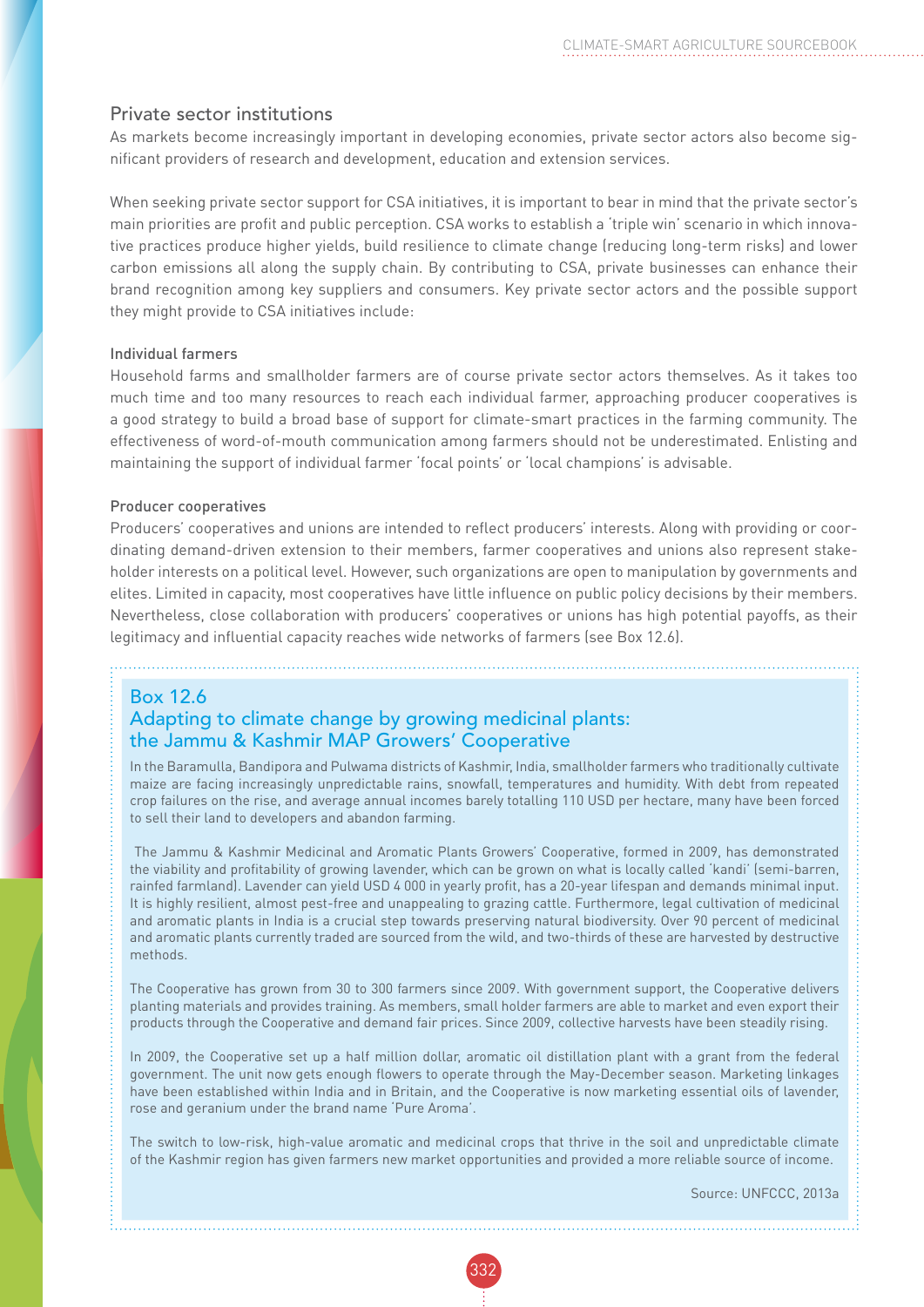#### National and international agribusinesses

Agribusinesses with supply chains in developing countries are increasingly exploring the potential of buying climate-smart produce or engaging in climate-smart agricultural practices. They are well placed to promote market literacy among smallholder farmers. An advantage of corporate advisory services is that these are often highly specialized, focusing on the specific products being produced in the precise context of their production. The advisory personnel work exclusively with the contract farmers (Swanson and Rajalahti, 2010). Though strongly localized, this focused and in-depth attention cannot often be matched by public sector or civil society efforts, which usually have broader mandates.

#### Commercial consultancies

Governments or farmer organizations are increasingly choosing to contract commercial consulting firms to provide extension services. This is gaining popularity as private sector service is generally identified with greater efficiency, as the business ethos of providing value for money tends to lead to results-oriented delivery (Anderson and Feder, 2003).

#### Banks, credit and savings institutions

Implementing CSA requires a certain amount of capital to manage the transition to the new climate-smart practices. Liaising with credit-giving institutions to provide appropriate means (e.g. microfinance loans) to smallholder farmers can enable a wider uptake of CSA practices (see Box 12.7. and module 14 on financial instruments and investments). Reaching out to inform smallholder farmers about the available funding and insurance options is essential.

#### Purchasers of carbon credits

Private sector actors (e.g. multinational businesses) seeking to offset their carbon footprints by purchasing emissions reductions on the carbon markets represent a viable source of financing for agricultural climate change mitigation projects, including those that promote agroforestry.

## Box 12.7 Micro-insurance reduces exposure to weather risk in Andra Pradesh, India

The changing climate threatens agricultural productivity in Asia. Higher temperatures and increased drought and flooding, which degrade the soil, can result in large-scale crop failure and decreased productivity over the long term. For most Indian farmers, traditional crop insurance has not been a viable option for managing such weather risks. Insurance providers faced high costs of measuring crop damage for large numbers of smallholder farmers, and as a result, coverage premiums were too expensive for small-scale rural producers.

In 2003, however, a partnership between ICICI Lombard General Insurance and BASIX, a Hyderabad-based microfinance institution, with technical support from the World Bank, piloted the sale of rainfall index insurance contracts to smallholder farmers in Andra Pradesh. This project represents the first farmer-level weather indexbased insurance in the developing world.

Contrary to traditional weather insurance, index-based insurance uses the strong correlation between crop yields and rainfall to trigger insurance payments to policy holders when rainfall falls below a certain level. Indicators can vary according to the local climatic conditions relevant to the policy holder. The scheme does not require insurance companies to assess crop damages for individual farmers, and this greatly cuts transaction costs and allows for more affordable policies.

The scheme began on a small scale with 230 participants and focused only on crop-specific risks. By 2005, the scheme was considering the risk exposure to climate variations of an entire district. During the 2005 monsoon, BASIX sold over 7 600 policies to almost 7 000 customers across six states. Complementary partnerships with local organizations and effective and transparent communications with farmers were crucial to the scheme's success. Innovative features like doorstep delivery and quick payouts when index triggers are reached helped build trust and confidence. The partnership's communication strategy enabled farmers to understand insurance as a product. The strategy also channelled customer feedback to ICICI, which adapted its product designs to suit different local conditions and needs.

333

Source: UNFCCC, 2013b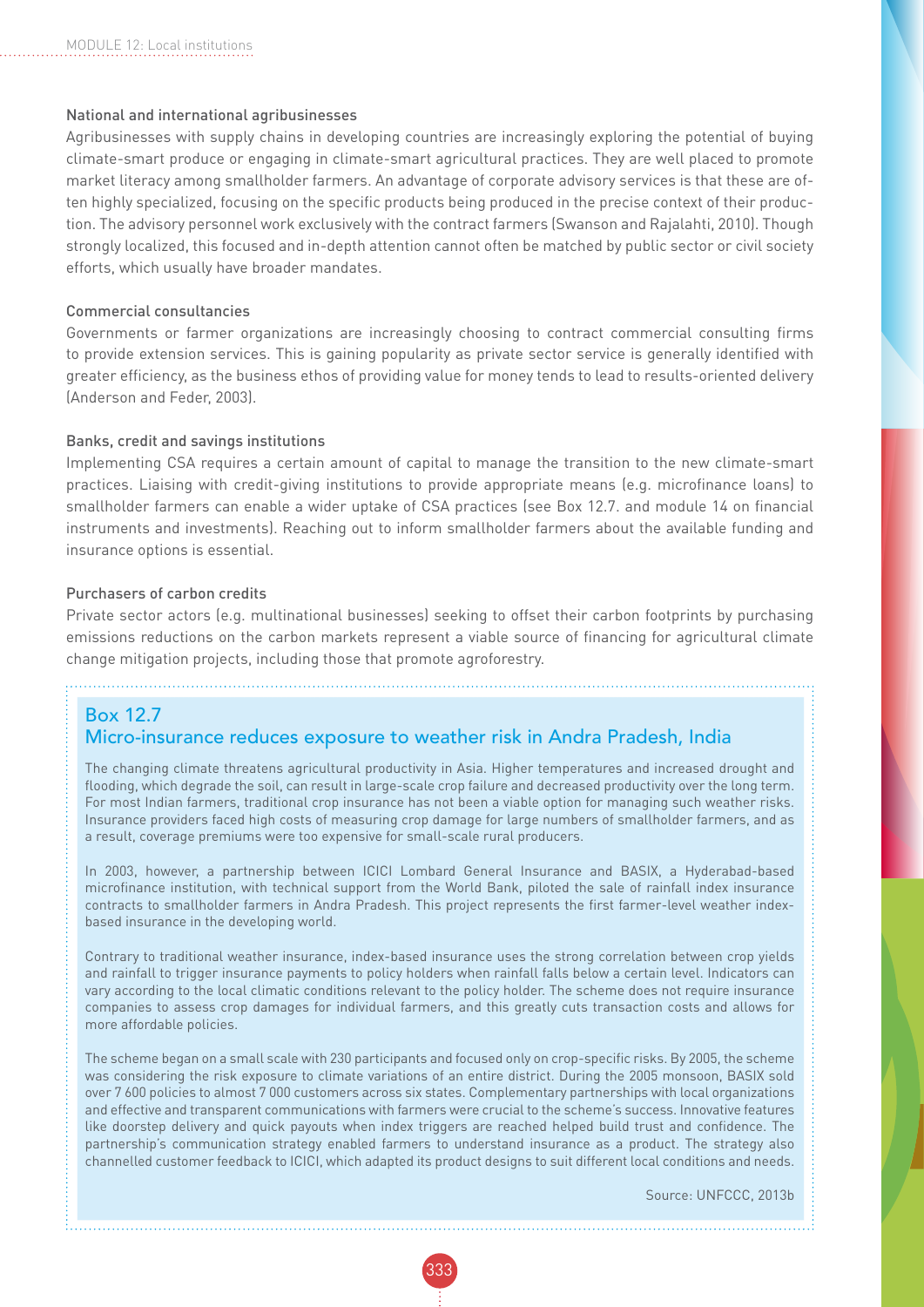## **Stakeholders**

The local stakeholders (e.g. farmers and employees of local agriculture-related organizations) who are the main recipients of the extension training discussed in Section 12.1 are often linked to each other by institutional arrangements. These may be formal, such as cooperatives and farmer's unions and organizations1 or informal.

### Producer cooperatives and farmers' unions and organizations

Farmer's unions, cooperatives and organizations are the most visible stakeholder institutions representing and supporting local interests at the regional and national levels.

Along with voicing farmers' interests on a political level, farmers' organizations also commonly provide or coordinate demand-driven extension services to their members. Their legitimacy as lobbyists for bottom-up action makes them important partners for promoting the adoption of CSA-related practices. In bringing about the transformation to CSA, unions and cooperatives are well-placed to take on key responsibilities, including:

- actively leading their members to embrace CSA principles and practices;
- becoming stronger information and service providers, serving as 'CSA knowledge platforms';
- • catalyzing carbon fund mobilization and channelling payments for ecosystem services to smallholder farmers;
- • serving as policy lobbying and advocacy groups to influence national CSA-related policies; and
- taking a role as value chain actors in promoting carbon footprint labelling in partnership with private companies.

Partnerships between farmers' unions and decentralized training institutes need to be strengthened to empower national farmers' federations to act as direct, CSA-specific service providers to farmers. Section 12.3 *'Building synergies'* discusses the support platforms or networks for CSA offered by individual institutions.

## Box 12.8 Uganda National Farmers Federation: climate adaptive approaches to food security workshops

The Uganda National Farmers Federation (UNFFE) was established in 1992 as the Uganda National Farmers Association. Today, over 200 000 individual farmers and more than 70 organizations are members, paying a small annual fee in return for representation and support. This support comes in a variety of forms: policy advocacy, agricultural trade fairs, market and climate information or extension services and materials (e.g. the UNFFE's quarterly publication 'The Farmer's Voice', radio and cassette training sessions, farmer workshops and study tours).

The increasing hardships brought about by climate change, such as late rainfalls or droughts, that agricultural producers are facing have not gone unnoticed by the UNFFE. To meet the challenge, UNFFE organized, in collaboration with the Dutch Farmer's Organization Noord and the pan-African agricultural company Agriterra, a national workshop and two regional workshops on 'Climate Adaptive Approaches to Food Security' in 2012. The objectives of the workshops were to:

- clarify the link between agricultural development and climate change;
- analyse the potential impacts of climate variability and climate change on the livelihoods of farmers in the pilotdistricts Nakasongola and Sironko;
- identify appropriate adaptation measures taking into account the differences between short, middle and longterm approaches; and
- • optimize communication to members and farmers, by replicating best practices through demonstration farms and extension services and linking farmers through District Farmers Organizations networks and the UNFFE national network.

Following discussions of how climate change has been manifesting itself and affecting livelihoods in Uganda, priority solutions were formulated. These include differentiated directives for government, UNFFE and farm-level actions. They would also be tested in pilot projects in Nakasongola and Sironko. Once the pilot process has been completed, the UNFFE intends to mainstream the lessons learned on CSA into its wider support systems.

Source: UNFFE, 2012

<sup>1</sup> Private sector actors may be considered local stakeholders as well. However, as corporate willingness to train its producers and staff to maximize results has already been addressed in the previous section, it will not be repeated in this one.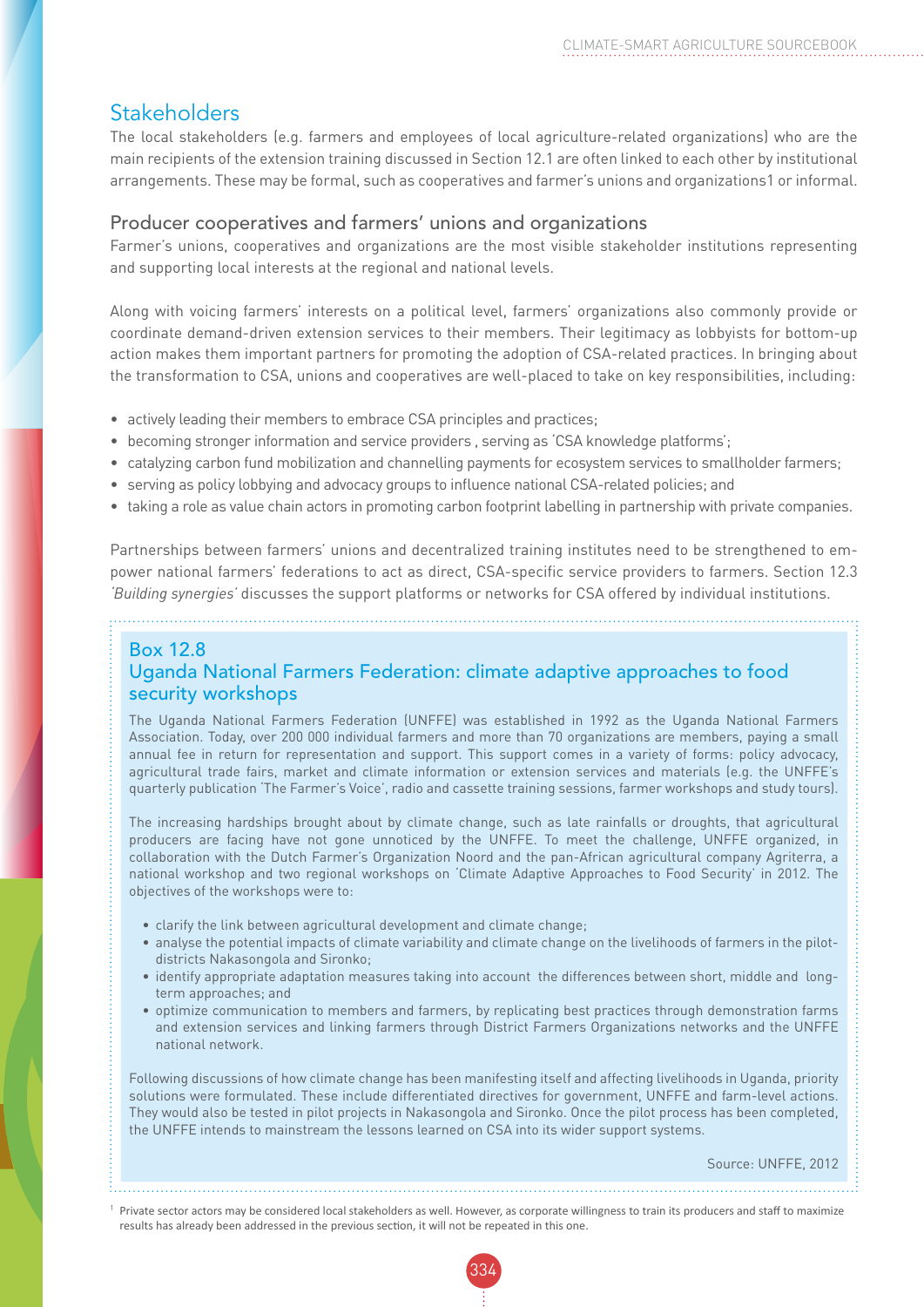### Informal, social and cultural institutions

As mentioned earlier, institutions are not only formal organizations. Informal arrangements, common practices, habits and spoken or unspoken agreements all constitute 'institutions'. They also shape how things are done in a community and influence if and how new practices are adopted. The term 'culture', signifying 'the distinctive ideas, customs, social behaviour, products, or way of life of a particular nation, society, people, or period' (Oxford English Dictionary) is often used to broadly describe these informal institutions.

Initiatives, such as CSA, which demand changes in practices and habits, often have cultural implications (see Box 12.14) that create barriers to adoption. Implementing change is most successful if the informal, social and cultural arrangements in place are understood, and activities and actions are channelled through the appropriate institutions, including faith groups, women's groups, ethnic communities or traditional leadership hierarchies. These institutions can be powerful allies for development projects at the community level and can bring local knowledge, social legitimacy and established networks to CSA programmes. As many rural people prefer to undertake collective, rather than individual actions, the importance of local, typically small, groups for CSA activities should not be underestimated. These collective actions may include tree planting, tree nurseries, water storage and management (e.g. irrigation), and soil improvement (e.g. terracing) (Meinzen-Dick *et al.,* 2010; Place *et al.,* 2004).

## Box 12.9 Informal seed systems

A key example of an informal institutional arrangement is 'informal seed systems' , which includes all non-certified seed sources (primarily farmers' own seed, saved from previous crops, but also seed obtained in exchanges through social networks or at rural markets). Most farmers in developing countries access the seeds they plant through the informal seed system. Seeds are cheap and easy to access in this way, which makes the informal seed system popular.

In traditional systems of seed exchange, the social principles of trust and reciprocity usually serve as an assurance of quality. In general, these networks are confined to a very local level, with little interchange with outside sources. This limited opportunity for exchange and a lack of scientific information about the quality and genetic content of the varieties being exchanged make it difficult for farmers to select appropriate seeds. Climate change is likely to affect the geographic suitability of crop varieties. For this reason local markets should be used to communicate and collect relevant information about changing conditions and feed climate-resilient varieties into the informal system, where seed exchange continues beyond the market between families and neighbours. Further initiatives to help spread CSA through informal networks include local seed and genetic diversity fairs, alternative labelling systems (e.g. quality declared seed or farmer-based labelling schemes) and training of traders.

Source: Lipper and Oosterveer, 2011

## 12.3 Building synergies

To facilitate interaction and communication between many individual institutional actors (e.g. agricultural producers, traders, community and agricultural producer groups, government agencies, and private food sector actors), a conducive environment needs to be created. Actors need a place where they can articulate demands, share lessons and promising solutions, and create the 'pull' that elicits innovation (Clark *et al.,* 2011). This 'institutional interplay' should not only be 'horizontal', taking place on the same organizational level, but also integrate institutions 'vertically', incorporating perspectives across traditional levels and hierarchies (Young, 2002; Lebel, 2005). The scale (national, regional, district, or village) of such efforts depends on the problem being addressed, its coordination requirements, and the structures of the value chains involved.

This section considers key requirements for setting up such 'safe spaces' or platforms for institutional learning and innovation. These include capable partnership brokers as well as careful consideration of equity issues and cultural institutions. On this basis, networks and CSA platforms are emerging as a kind of 'umbrella'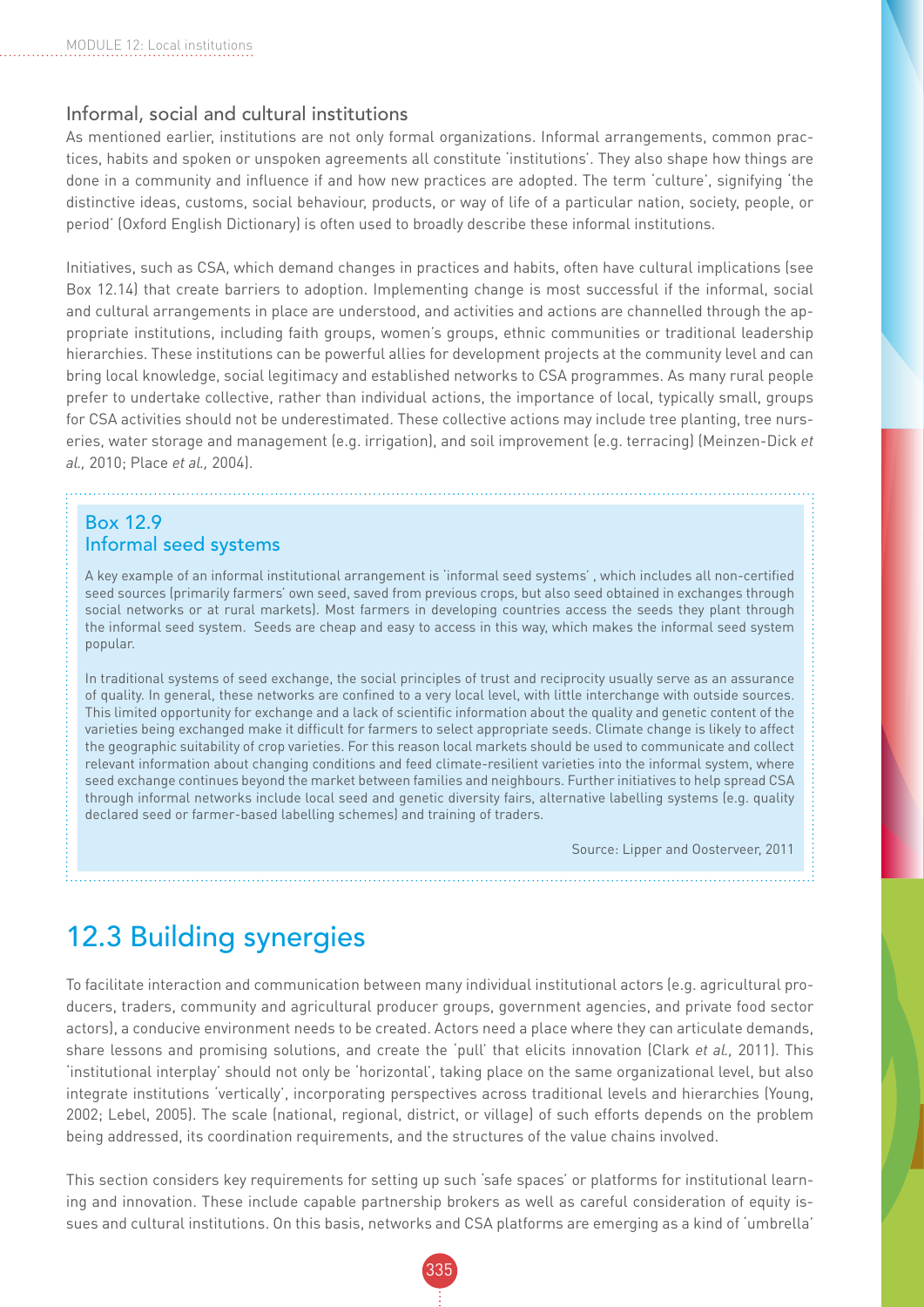institution, enabling a lively interaction among communities working on climate-smart agricultural activities all over the world. Box 12.10 illustrates an example of synergy at the international level in the coffee and tea industry.

## Box 12.10 AdapCC: a climate-smart partnership for coffee and tea production

The 'Adaptation for Smallholders to Climate Change' (AdapCC) initiative supports coffee and tea farmers in developing strategies to cope with the risks and impacts of climate change. The initiative is a public-private partnership by the leading British Fairtrade company for hot beverages, Cafédirect, and the German Agency for International Cooperation (GIZ). Financing of the project is shared by Cafédirect (52 percent) and the German Federal Ministry for Economic Cooperation and Development (BMZ) Public-Private Partnership programme (48 percent).

Six pilot projects in Latin America (Mexico, Nicaragua and Peru) and in East Africa (Kenya, Uganda and the United Republic of Tanzania) were implemented between April 2007 and February 2010. In Nicaragua, the International Centre for Tropical Agriculture (CIAT) projected a 2.3°C average temperature increase in certain municipalities by 2050 and 100 to 130 mm decreases in annual rainfall. It was predicted that there would be an overall loss of the coffee farming areas, coffee production would need to move to higher altitudes, and coffee quality would decline.

Based on a detailed Risk and Opportunity Assessment (ROA), the Nicaraguan pilot group, PROODECOOP (a coffeegrowers' organization), developed an action plan to manage the risks identified by adapting local production systems. Some of the outcomes of the action plan are listed below.

- A training process for 24 CAFENICA members on climate change and adaptation measures was conducted. (CAFENICA is an umbrella organization, grouping 12 coffee organizations including PRODECOOP. It represents over 6300 small-scale coffee growers.)
- • A small meteorological station to monitor rainfall and temperature was established.
- • Techniques and methodologies for the fabrication of agricultural organic inputs were validated.
- • More efficient water use and management techniques (drainage, storage and micro irrigation) were tested and implemented.
- • The experiences from the pilot were collected and systematized in order to be transferred to a wider range of coffee producers.

Following the successful implementation of its six pilot projects, the AdapCC partnership is now due to be scaled up in and beyond the original pilot countries.

Source: AdapCC, 2010

## Brokering partnerships

Partnerships, such as joint public-private initiatives, needed to support and catalyse CSA involve diverse sets of actors with diverse goals, agendas and interests. Because of this, they entail high transaction costs and require a specific set of skills. Experience shows that brokerage functions are critical in facilitating such partnerships (Clark *et al.,* 2011). By definition, these brokers have to be good communicators, skilled at supporting interactive collaboration between different types of stakeholders. They must be proficient in helping people to acquire and share different kinds of knowledge. It is also critical that brokers be able to deal with large (and often hidden) asymmetries of power among actors. Successful cross-institutional interactions rely on clearly delineated and appropriately assigned responsibilities. This minimizes competition or duplication between individual entities in favour of harmonized efforts and shared outcomes (Young, 2002).

Depending on the local context and capacities, social capital and legitimacy, the brokering role can be played by local government, extension services, civil society organizations or national agricultural research systems (see Box 12.11).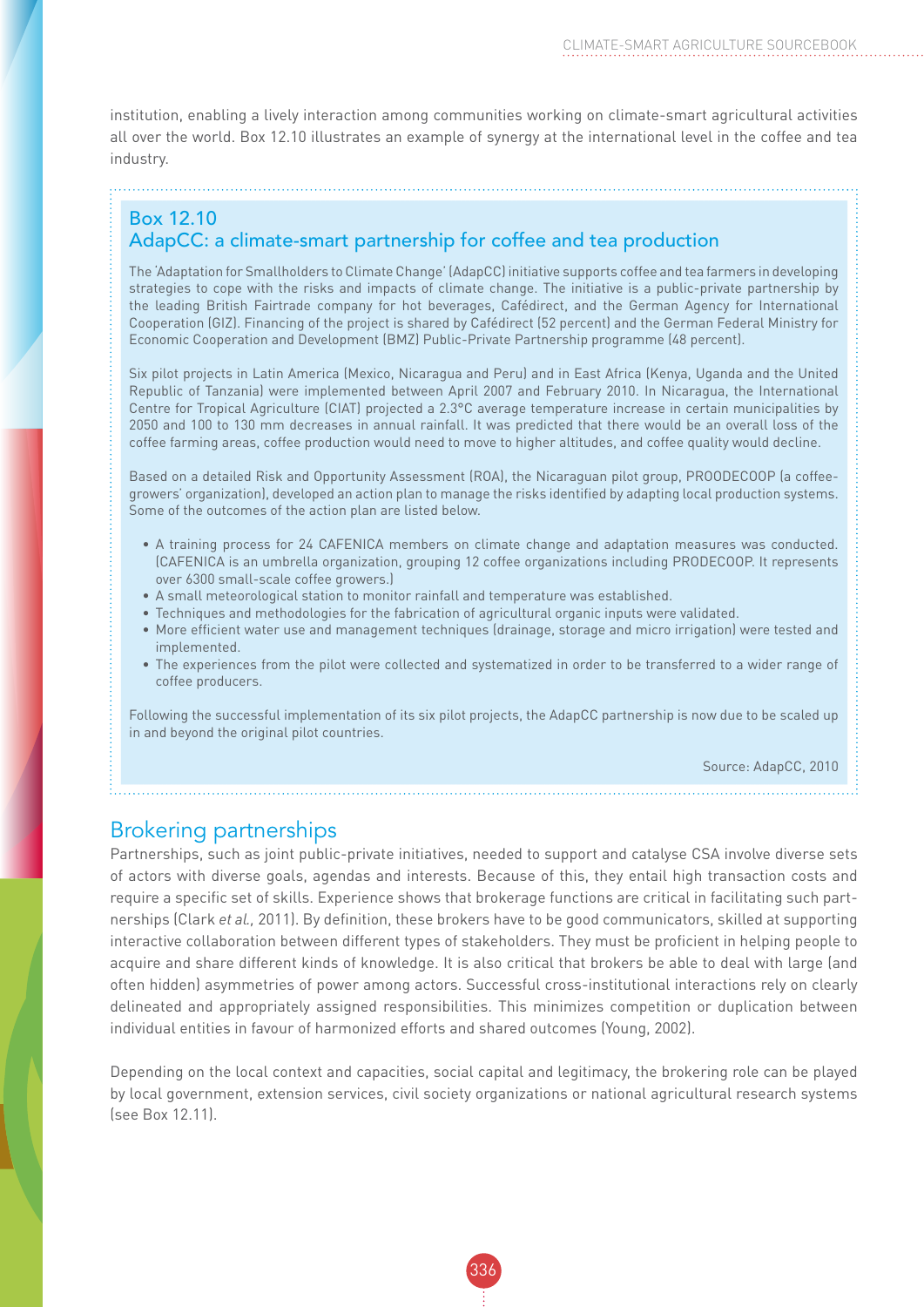## Box 12.11 Participatory and negotiated territorial development in Mozambique

Mozambique has made significant advances in the last 20 years with legislation that can avoid a major social conflict over land and promote an equitable form of new investment. FAO facilitated the consensus-building process that led to the National Land Policy declaration (1995) and resulting Land Law (1997) using two complementary approaches: Participatory and Negotiated Territorial Development (PNTD) and a rights-based approach.

Local communities are not always able to use all the land resources which they legally have rights over. As growing environmental concerns such as climate change increase pressures on land and other natural resources, the need for sustainable economic growth and securing local rights is underlined, especially as surging investment in largescale agriculture occupies the best and ever-larger areas. It is not enough to rely on legal protection alone: however, existing rights must be identified and made visible through registration, but, perhaps even more importantly, rights holders must be empowered to articulate and defend their rights, allowing for equitable participation in consultations. FAO has therefore provided civic education and legal support for communities, specialized training for district officers responsible for implementation on the ground, specific programmes for paralegal training over the years, as well as extensive media campaigns and the active pursuit of partnerships.

Brokering such partnerships between smallholders, local communities, private sector actors and the overall government institutions requires time, energy and tact. FAO (as an impartial entity with expertise on the subject) assumed this brokering role in Mozambique making use of PNTD: a people-centered and process-oriented approach whose purpose is to bring diverse stakeholder interests to a negotiation table in order to build a wide consensus on further steps, clearly defining specific stakeholder contributions against a timeline.

Source: Tanner, De Wit and Norfolk, 2009

When establishing or considering support to existing CSA initiatives, it is crucial to prepare key partners to play their different roles effectively. This is especially true as some of the skills required (e.g. facilitation, synthesis, stakeholder engagement, monitoring and evaluation, impact assessment) cannot be easily mastered in formal training alone. These skills require substantial coaching and mentoring on the job. Two vital questions for CSA project designers to answer are:

- 1) Who is best placed to play the role of broker?
- 2) Who should be responsible for individual aspects of the project?

Various tools and approaches have been developed to help with this. One such tool is 'Outcome mapping', which was developed at the Canadian International Development Research Centre to help principal project partners articulate what they want the project to achieve. Each partner chooses specific metrics to measure progress towards achieving those outcomes. Articulating the outcomes sought by the different individuals and organizations at the project outset helps bring the different actors towards a joint understanding of overall project goals and come up with innovative strategies to achieve them (Kristjanson *et al.,* 2009).

Many CSA initiatives, such as payments for environmental services, have to deal with conflicting viewpoints of different stakeholders (e.g. upstream versus downstream communities), which require pioneering modes of engagement. Negotiation support tools can be helpful to project and programme planners (Clark *et al.,* 2011), as are approaches that build and nurture public-private partnerships (e.g. Box 12.12).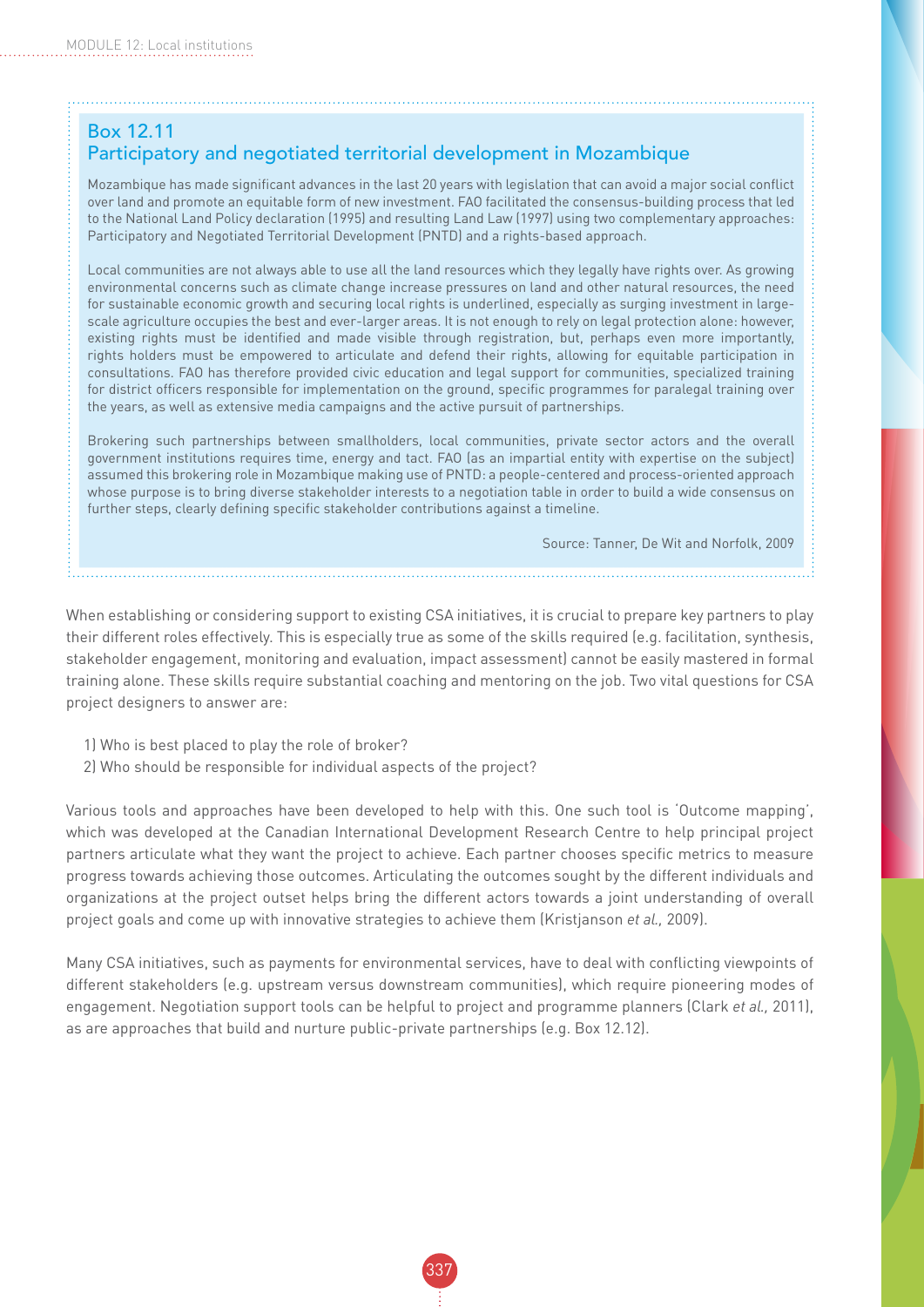## Box 12.12 The Challenge Dialogue SystemTM

The Challenge Dialogue System (CDS)TM is a corporate methodology for engaging diverse stakeholders in dialogue to help tackle a complex issue collaboratively, overcome deadlock and facilitate exchanges of information. The system is built around eight steps including: participant engagement and input-gathering; face to face interactions and virtual exchanges; outcome synthesis and integration; and the continuous reflection on the strategies being acted upon and their results.

CDSTM has been applied to a wide range of users, including: private sector actors seeking performance improvement; public sector actors seeking to enhance their information systems and decision-making processes (e.g. the Forestry Ministry of British Columbia, Canada); and networks between non-profit, public and private sector actors working on a common theme (e.g. The Food Innovation Network).

Source: Innovation Expedition Inc., 2006

## Equity issues

Diversity, inclusion, and participatory approaches are critical to building the quality of social capital needed for the lasting uptake of resilience-enhancing climate-smart agricultural practices. Long product value chains can only realize their full climate-smart potential by considering the individual well-being of the many stakeholders involved. Attention to equity issues throughout these chains is required (Box 12.12) to ensure that the institutions do not (knowingly or unknowingly) discriminate against certain groups. Different inequalities and asymmetries call for different kinds of support. Key options are listed below.

### Developing capacity

Capacities should be developed so that all relevant stakeholders understand their own rights and can represent their own interests in the inclusive planning processes that should underpin CSA project design (more on capacity development in Module 17).

### Involving mediators

Like partnership brokers, mediators must be strong communicators who can foster collaboration by helping to find common ground between disagreeing parties and helping to minimize obstructive hierarchies of influence. Bringing external mediators on board may be worthwhile, as they can be accepted as impartial facilitators by involved parties. Respected figures (e.g. traditional leaders or religious guides and prominent advocates for a relevant issue) with eminence and legitimate authority can also draw attention to the issue at hand and play a powerful mediatory role within a given community or context.

### Providing support mechanisms

Evidence shows that the least food secure households are also those least likely to take up new CSA practices (Kristjanson *et al.,* 2012). Support mechanisms, such as social safety net programmes (e.g. cash transfers, distribution of food, seeds and tools), can assist particularly vulnerable minorities or social groups by ensuring their access to a minimum amount of food and other vital social services. Recent initiatives in this area include Ethiopia's Productive Safety Net Programme and Kenya's Hunger Safety Net Programme. Both of these programmes make it more likely that additional CSA efforts will benefit women, children and the poorest households (more detail on social safety nets in Module 16).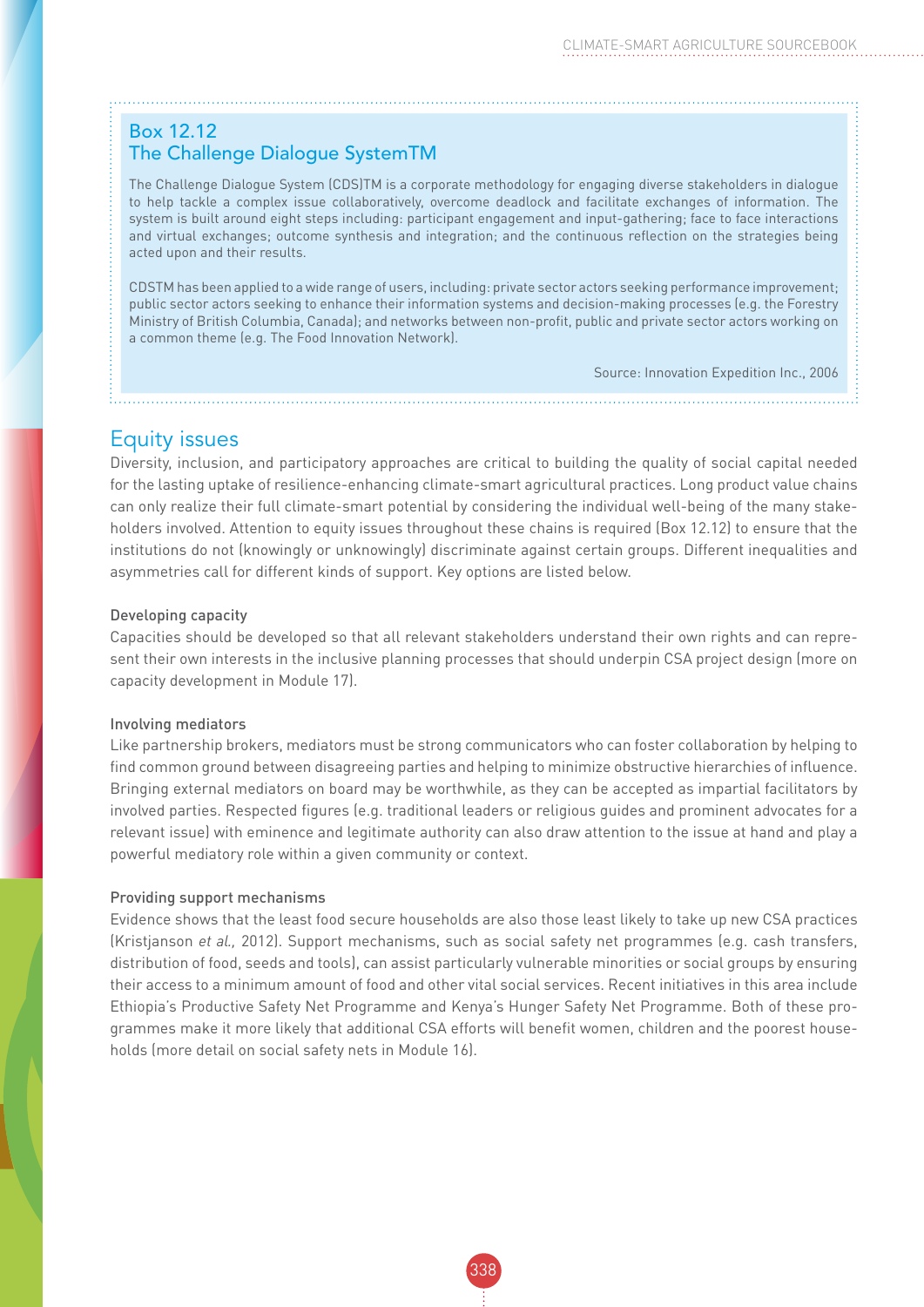## Box 12.13

## Women in (climate-smart) agriculture

The 'Women's Empowerment in Agriculture Index' (WEAI), an approach for measuring the empowerment, agency, and inclusion of women in the agriculture sector, was launched by the International Food Policy Research Institute (IFPRI) and partners in 2012.

The Index measures women's empowerment relative to men within their households. The five domains of empowerment for women considered in the Index are:

- inclusion in decisions about agricultural production;
- access to and decision-making power over productive resources;
- control over use of income;
- • leadership in the community; and
- use of time.

In 2011, pilot surveys, conducted in Bangladesh, Guatemala and Uganda, provided insights into the different gender dynamics in each country. The WEAI partners continue to validate the Index, testing whether the relationships between empowerment and its underlying determinants remain consistent in larger samples. These efforts will help to promote transparency and ensure that investments in women's empowerment are targeted for maximum impact.

Also seeking to further gender equity, CCAFS and FAO published a training guide for agricultural development professionals in 2012. The guide provides users with resources and participatory action research tools for collecting, analysing and sharing gender-sensitive information about agricultural communities, households and individuals who are facing a changing climate.

Sources: IFPRI, 2012; CCAFS and CGIAR, 2012b

## Cultural considerations

While addressing questions of equity and representation, CSA projects need to take into account the cultural institutions that shape the lives and practices of the communities they seek to support. Negotiating a balance between the international principle of equity and the reality lived in local communities can be a delicate matter. In this regard, the issue of women's rights may be particularly sensitive. In addition, committees elected democratically for project support may ignore existing informal institutions and traditional leadership (Reid *et al.,* 2010). Because they may be seen as central to the local cultural identity, certain traditional agricultural practices may not be able to be replaced with climate-smart practices (Box 12.14). Taking local realities into account is vital if projects are to be successful over the long term.

A participatory planning process allowing stakeholders to articulate their convictions, preferences and concerns is of critical importance. This ensures that these issues can be taken into account in project design from the outset (see Box 12.14). Cultural considerations overlap with questions of equity. Again, participatory planning should include skilled mediators and capacity building to integrate cultural institutions into CSA project plans.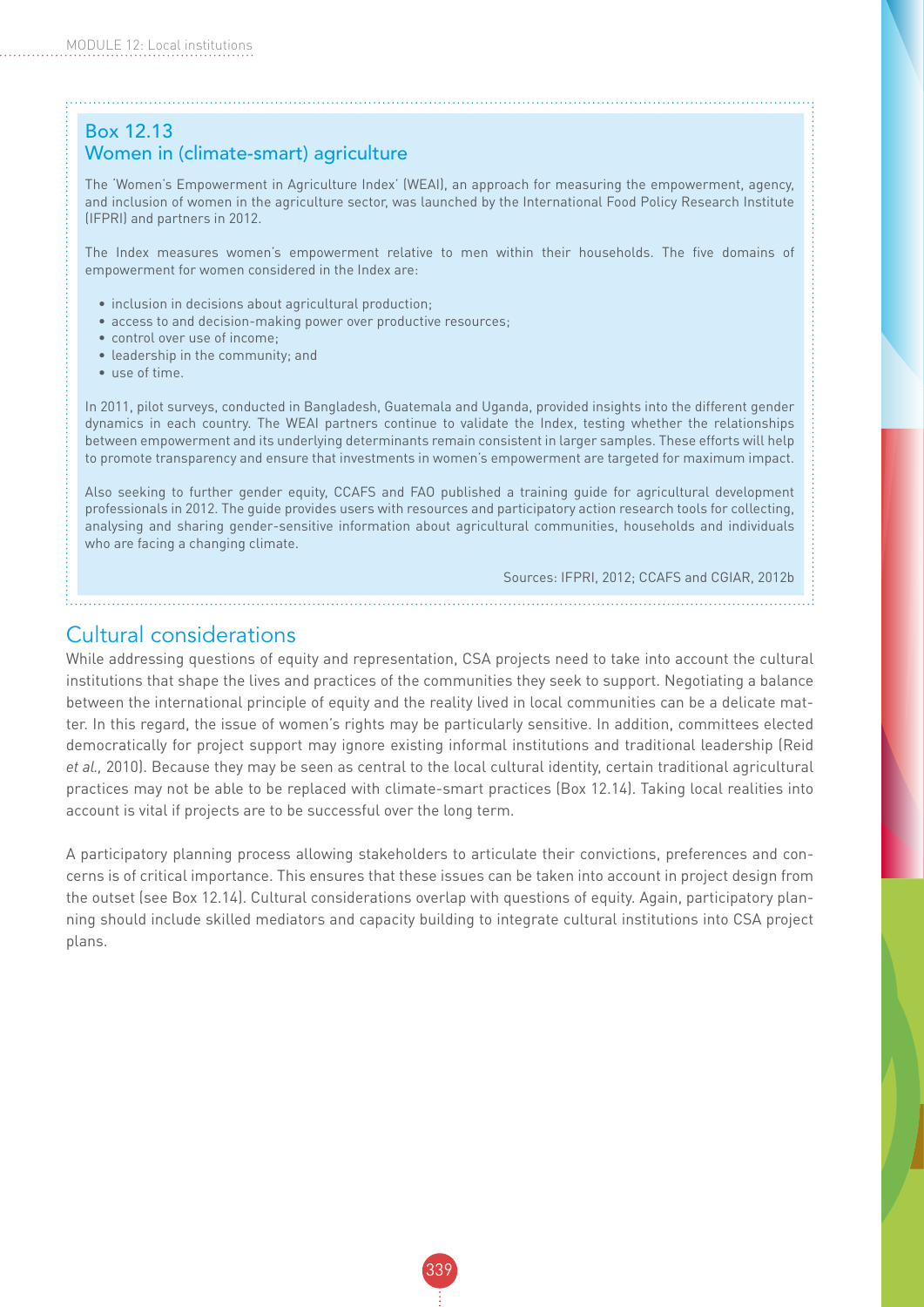## Box 12.14 Cultural barriers to climate change adaptation in Northern Burkina Faso

A 2009 study comparing the ethnic groups Rimaiibe and Fulbe in the village of Biidi 2 in Northern Burkina Faso shows that Rimaiibe are successfully embracing livelihood diversification to adapt to climate change, but the same adaptive approach is not considered viable by Fulbe. The Rimaiiibe's chief adaptive strategies (labour migration, working for development projects, growing gardens and including women in economic activity) contravene Fulbe's sense of personal integrity and freedom.

Fulbe identity is bound to the annual practice of transhumance (they herd livestock across Burkina Faso's central plateau between December and June). Among Fulbe men, transhumance is considered to be a proof of independence and self-worth. Transhumance continues to be pursued even though the plateau is becoming increasingly cultivated and inhabited, which makes the practice more and more difficult. Fulbe view sedentary crop cultivation less favourably than itinerant livestock rearing. In addition, hiring oneself out for work or migrating for labour is not considered an option. Until postcolonial legislation in the 1980s afforded Rimaiibe rights and land, they were effectively slaves to the Fulbe. This history makes Fulbe even more reluctant to be associated with activities that are proving successful for Rimaiibe. Highly prizing their self-sufficiency, Fulbe tend to live scattered in the bush at some distance from the village. The Rimaiibe live closer together in the village. When development practitioners hire workers for day labour, they do so in the village centre, which is easily accessible to Rimaiibe, but not Fulbe. Finally, strongly defined gender roles make Fulbe men reluctant to include women in income-generating activities. These cultural factors that have created barriers to adapting to changing conditions have led to a sharp rise in Fulbe poverty and food insecurity.

These insights offer an idea of how local cultural institutions may complicate the uptake of climate change initiatives that have succeeded in other contexts. Understanding the local culture is useful when formulating project strategies. In the case of Biidi 2, it became evident that development practitioners needed to meet with Fulbe in the bush and with Rimaiibe in the village. They could not assume that Fulbe would come to the village centre when in need of paid work. Dialogue about cultural practices and beliefs along with an exchange about securing physical and economic well-being is also advisable.

Source: Nielsen and Reenberg, 2010

## **Networks**

Because of the many institutional interactions involved, CSA initiatives rely on networks to support information exchange and partnership-building. These networks link research institutes (e.g. National Agriculture Research Systems (NARS), universities and international agricultural research institutes), the providers of agricultural advisory and extension services, climate information services and farmers' organizations. Specifically formed CSA networks or 'platforms' are proliferating regionally and internationally (see Box 12.15).

In addition to sharing and managing knowledge across institutional silos and facilitating institutional cooperation in pursuit of shared objectives (Young, 2002), these networks can also fulfil a significant extension role. By centrally training trainers (e.g. professors, regional planning experts, and technology transfer specialists) to go on to train local practitioners in different regions (e.g. extension field agents, local and decentralized planning officers), the benefits of extension can be widely scaled up.

When creating, facilitating or joining a network, it is crucial to be clear about the added value the network intends to provide to its users. Networks can be vast repositories of data, expertise and contacts. However, due to the high rate of network proliferation, staying abreast of all developments and navigating the information offered can sometimes be overwhelming. Building up a forum for sharing knowledge and discussing new ideas can be time- and resource-intensive. In general, it is better to join already existing platforms and develop new conversations or collaborations within them and leave the creation of new fora for distinct issues.

The most successful networks are those in which users do not view their participation as an additional effort. Instead, they feel the benefits are concrete enough to merit a commitment to an ongoing engagement with the network. In such cases, following discussions and sharing information via networks becomes part of the normal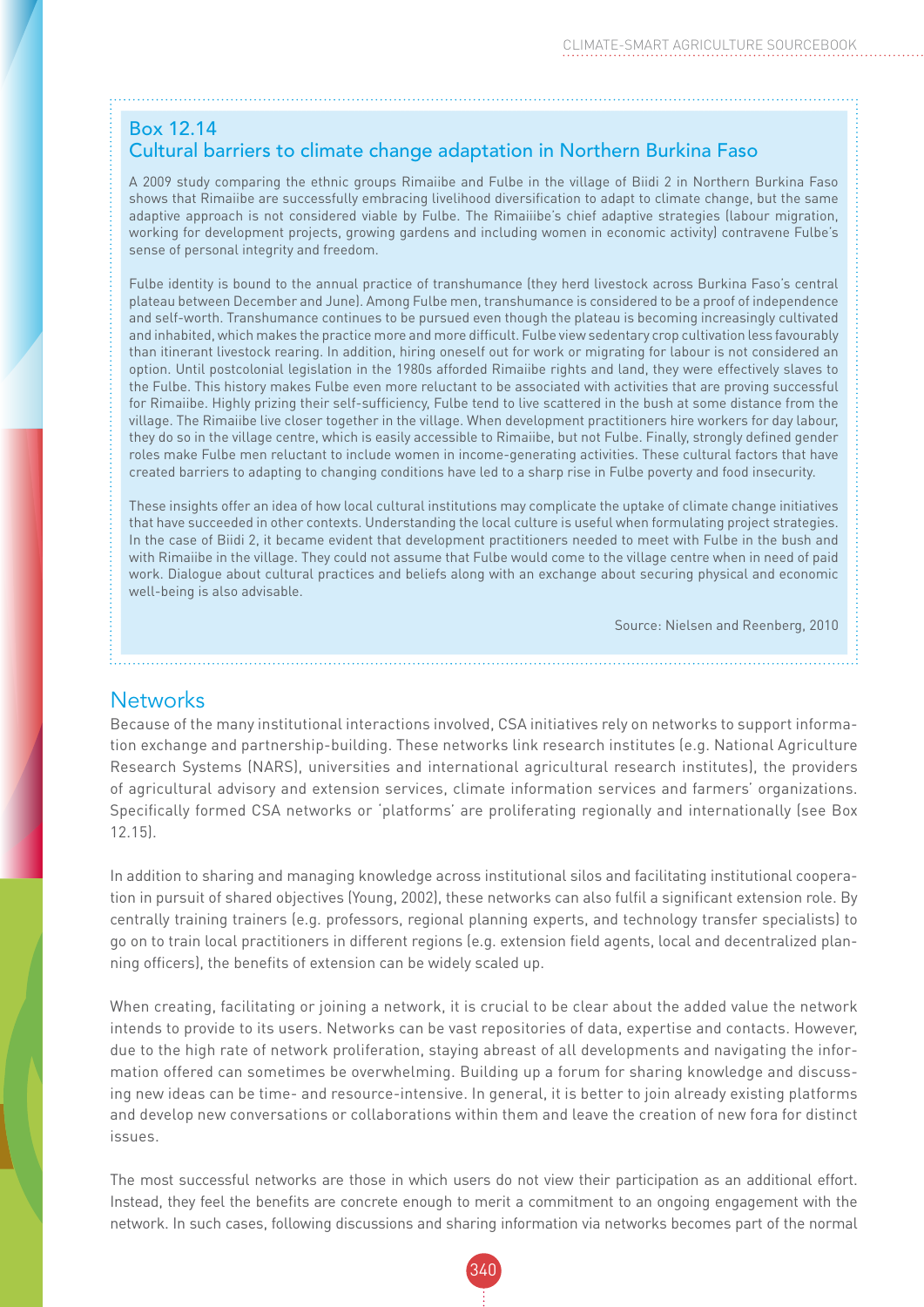working mode. It is not always easy for a network to motivate its members to move beyond passive or cursory participation. Building a sense of concrete 'achievement' can be done through initiatives such as periodic face-to-face meetings between network members, explicitly moderated discussion groups, virtual briefings and workshops.

At the same time, it is not necessary for a network to be constantly active with vibrant collaboration. A data repository, updated and accessed by members on an as-needed basis, is also valuable, as is a mostly passive group of affiliates, who mobilize themselves when required.

## Box 12.15 Examples of CSA platforms

Each of the CSA platforms listed below fosters international interaction on different aspects of climate change activities using different means (e.g. face-to-face or virtual facilitation; discussion groups or document pools).

#### The Climate Change Adaptation and Mitigation Knowledge Network (AMKN)

AMKN is a map-based online platform created by CCAFS that brings together climate, agriculture, and socioeconomic information and posts photos and videos of farmers living at research sites across the tropics. It is an information service and key tool for practitioners, donors, policy makers, and researchers interested in food security and climate change. The platform displays food security and climate data, such as crop adaptations to climate change, drought indexes and global climate models. Zooming into a region, you can also explore multimedia features, including dozens of video testimonials from farmers in CCAFS regions, which illustrate how farmers today are coping with climate variability.

Source: CCAFS and CGIAR, 2013b

#### The Community for Climate Change Mitigation in Agriculture

Launched in 2012 by FAO, the Community for Climate Change Mitigation in Agriculture has built a network specifically for practitioners who work on reducing greenhouse gas emissions in agriculture. It offers an online resource library and hosts discussions on relevant issues, both in a member-only online forum and in a public social networking group. The community has over 600 members. A three-week online learning programme on agroforestry was delivered to over 250 participants in February 2013.

Source: FAO, 2013

#### WeADAPT

WeADAPT is an online 'open space' on climate change adaptation issues with over 1 500 members from more than 200 organizations. Members share case studies, tools and advice online in different thematic 'hubs'. In doing so, they help build a professional community of practice on adaptation issues and develop policy-relevant tools and guidance for adaptation planning and decision-making. The forum provides a number of services. For example, fellow members working in related fields are automatically introduced to each other in order to foster an exchange of ideas, and materials relevant to members' stated research interests are listed automatically. Collaboration with the Climate Information Portal of the University of Cape Town makes international climate data accessible to all members.

Source: WeADAPT, 2013

#### Climate and Development Knowledge Network

The Climate and Development Knowledge Network supports decision-makers in designing and delivering climatecompatible development by combining research, advisory services and knowledge management in support of locally owned and managed policy processes. It works nationally, regionally and globally in partnership with decision-makers in the public, private and non-governmental sectors. Led by PricewaterhouseCoopers LLP, the network is managed by an alliance of organizations that include Fundación Futuro Latinoamericano, International NGO Training and Research Centre (INTRAC), LEAD International, the Overseas Development Institute and SouthSouthNorth.

341

Source: Climate and Development Knowledge Network, 2012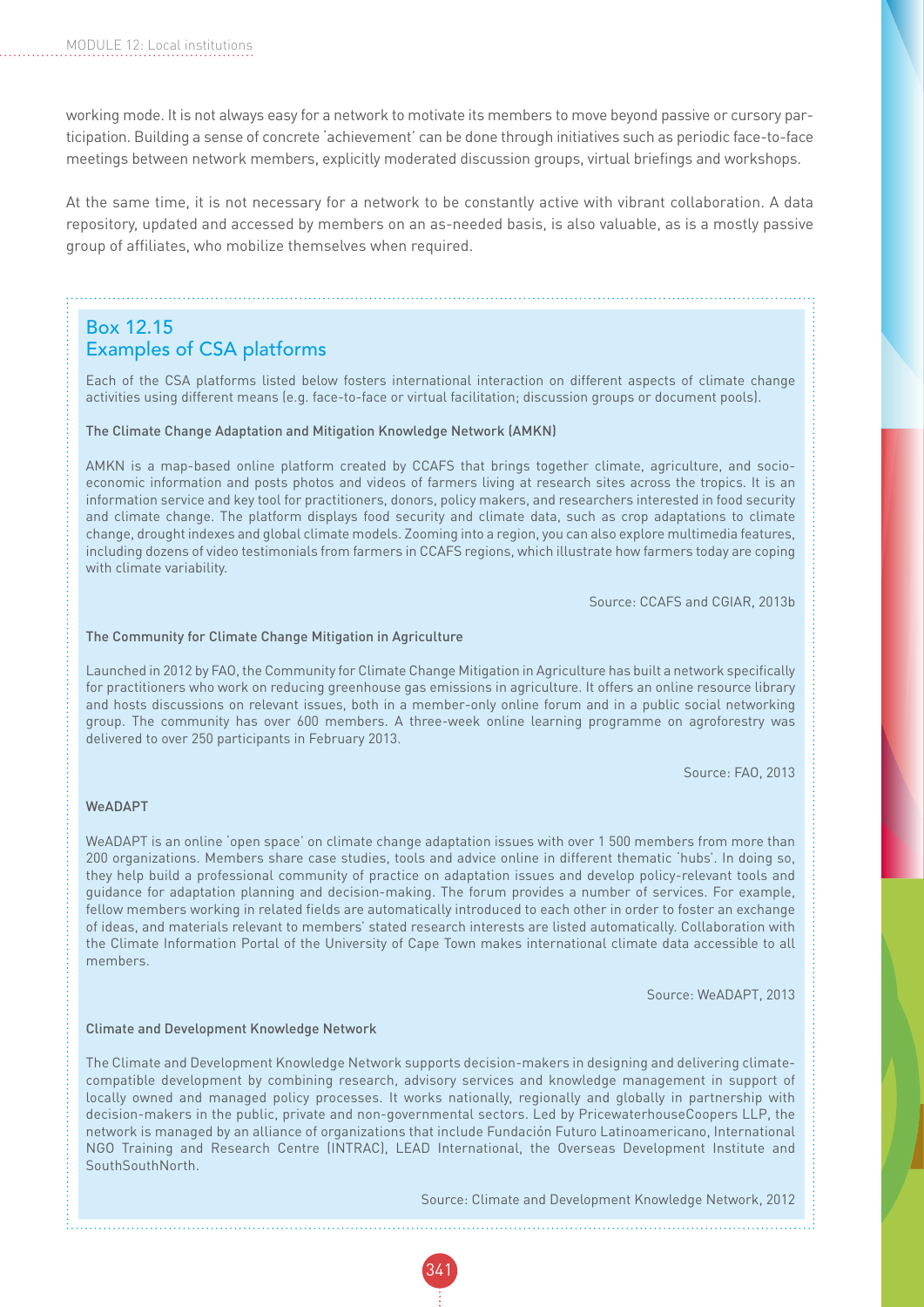## 12.4 Quick institutional context assesment

Whether a new CSA initiative is being designed, or an existing project is being reviewed or expanded, the guidelines below are intended to help establish a clearer understanding of the institutional environment in hand. A context assessment itself is already a form of capacity building (European Commission, 2005), as an overview of relevant institutional capacities is crucial in advising decision-making. 'FAO has developed a detailed Capacity Assessment to facilitate situation analysis (FAO, 2012). Many additional, formalized methodologies for carrying out institutional and capacity assessments also exist (FAO, 2012). There are many detailed, formalized methodologies for carrying out institutional and capacity assessments (see reference list and additional resources for examples; see also Modules 13 on policies and programs, 17 on knowledge, learning and capacity development and 18 on assessment, monitoring and evaluation). The following key steps are simple and easy to follow. By identifying possibilities for successful project progress, they will help project developers and practitioners build a quick but useful picture of the institutional context. Table 12.2 summarizes these key steps in a simple matrix and provides an example of what such an assessment might look like using a fictional case scenario.

### STEP 1. GENERAL OVERVIEW

List existing climate change plans in the project country (e.g. NAPs, NAPAs and NAMAs). Do they mention agriculture?

- Have CSA projects been implemented in the country or region so far? If yes, by whom and how? If not, why not?
- • List all sectors the project involves and which should be involved (e.g. agriculture, forestry, fisheries).
- • List the relevant individual institutions involved and to be involved, as thoroughly as possible. Note whether these are finance and/or service providing institutions, stakeholder groups, value systems, etc. Refer to the distinctions provided in this chapter.

### STEP 2. INSTITUTIONAL INTERESTS AND MANDATE

Different kinds of institutions have different interests and functions.

- • Against the general competencies identified for the institutions listed in step 1, sketch their interests, underlying principles and aims. (There may be overlap with competencies.)
- • List how these institutions stand to benefit from the project in question.

### STEP 3. INSTITUTIONAL STRENGTHS

Different kinds of institutions have different kinds of authority and areas of influence. Map out apparent strengths for the institutions listed in step 1.

• How can these be capitalized upon in the project design?

### STEP 4. INSTITUTIONAL WEAKNESSES

Along with the strengths found in step 3, note down which areas the institutions require support for the project to flourish. Possible areas for attention highlighted by the World Bank Institute (2011) include: weak social and political commitment; minimal stakeholder participation in setting priorities and in transparency issues; poorly defined rights and responsibilities; complex and inflexible administrative and bureaucratic structures; corruption; and lack of means.

• Factor these institutional weaknesses into the planning to ensure the project's aims are feasible, given the institutional context.

342

• Use this part of the assessment to determine plans for capacity development within the project.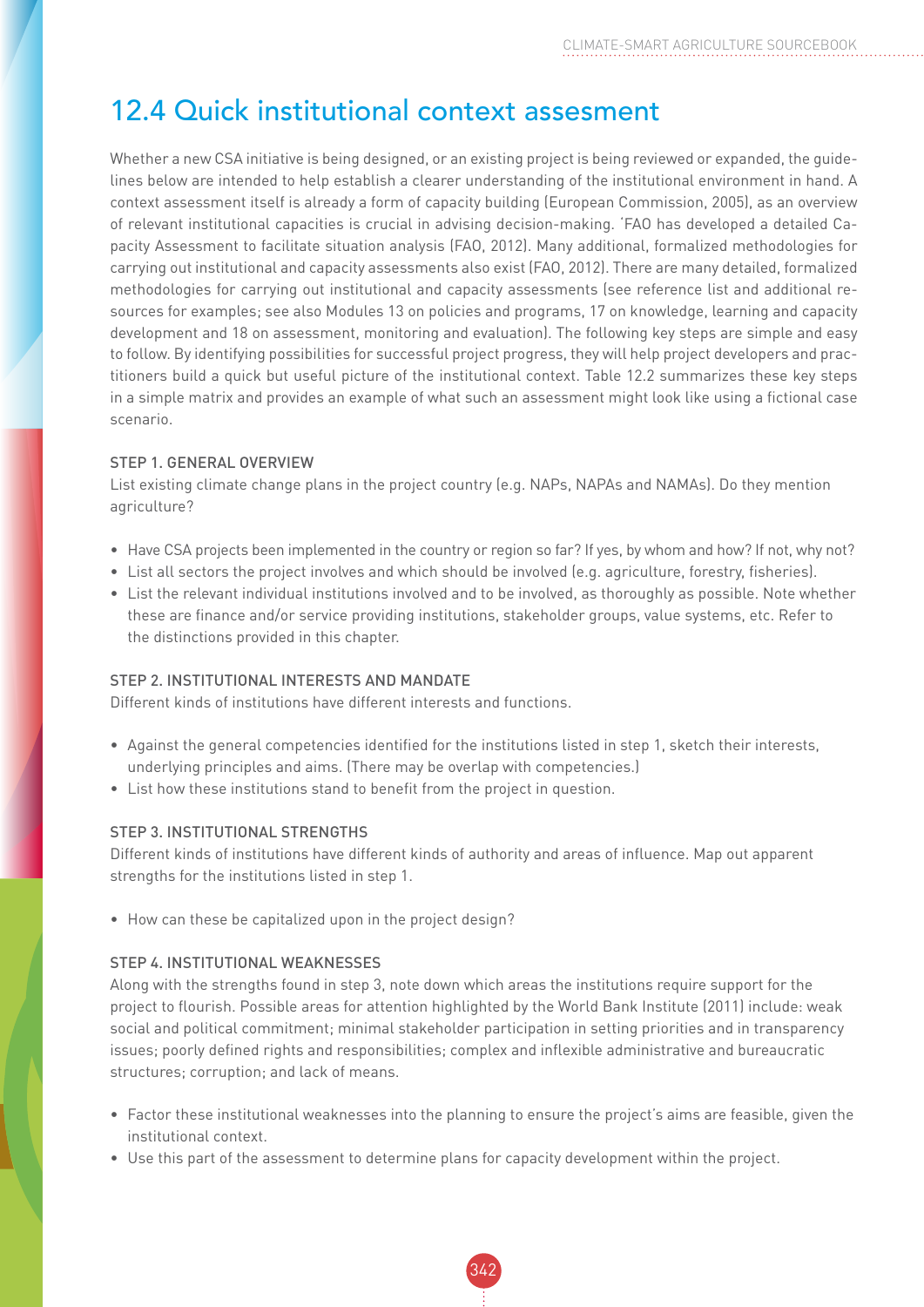### STEP 5. SCOPE FOR SYNERGIES

Based on the mappings produced in steps 1-4:

- • Identify what kinds of synergies and collaborations could best bring out the institutional strengths and compensate for identified institutional weaknesses.
- Consider how such partnerships could be brokered and mediated.
- • Bring partners together and jointly map out desired outcomes and strategies for achieving them (Box 12.15 features a tool that could further support such mapping).
- Let these synergies quide the project's progress.

## Box 12.16 Net-Map: a hands-on social networking tool

'Net-Map', an empirical tool produced by the IFPRI, makes it easier to assess and improve complex governance systems. The tool can be used both as a means for conducting research and as an instrument for organizational development and strategic network planning.

Net-Map's approach is participatory. Interviewees and interviewers work together to sketch a network map of the actors and stakeholders involved in the situation in question, and map out the connections between them. The aims, motivations and power dynamics between all stakeholders are also assessed collaboratively. These different factors are translated onto the map in three dimensions by building up checkers pieces to demonstrate hierarchies between different actors (these 'influence towers' are depicted below). Simple to set up and visually straightforward, Net-Map has been used successfully when working with local communities and at national and international strategic levels.

The tool was originally developed in collaboration with the White Volta River Basin Board (inaugurated in 2006) in rural Ghana. It was designed to enhance the Board's capacity to realize its large-scale environmental goals by clarifying the interactions between individuals, organizations and networks around its 17 members, which include local leaders, district officials, NGOs and researchers. The tool has been used by a wide range of international organizations since, including the International Fund for Agricultural Development (IFAD), the World Bank and the World Health Organization (WHO).

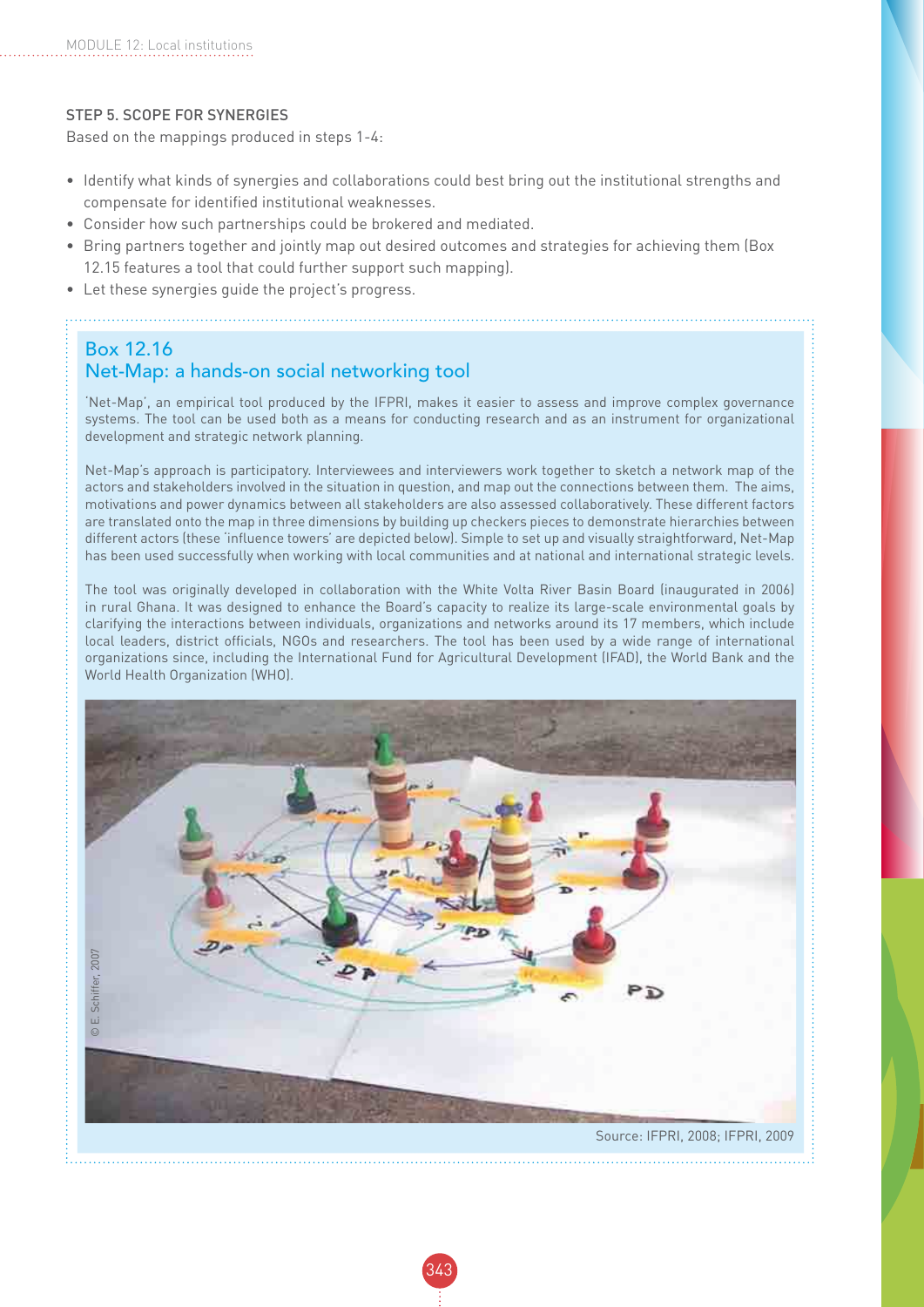## Table 12.2 Matrix for the quick institutional context assessment

Fictional sample case: an initiative on women's empowerment in CSA

| 1)<br>General<br>overview                                                                                 |                        | 2)<br><b>Institutional</b><br>interests/<br>mandate                                                    | 3)<br><b>Institutional</b><br>strengths                                                                                                            | 4)<br>Institutional<br>weaknesses                                                                                            | 5)<br><b>Scope for</b><br>synergies                                                                                                                                                                                                                                         |
|-----------------------------------------------------------------------------------------------------------|------------------------|--------------------------------------------------------------------------------------------------------|----------------------------------------------------------------------------------------------------------------------------------------------------|------------------------------------------------------------------------------------------------------------------------------|-----------------------------------------------------------------------------------------------------------------------------------------------------------------------------------------------------------------------------------------------------------------------------|
| Sector/Type of<br>institution                                                                             | Name of<br>institution |                                                                                                        |                                                                                                                                                    |                                                                                                                              |                                                                                                                                                                                                                                                                             |
| LEAD:<br>International<br><b>NGO</b><br>specializing in<br>environmentally<br>sustainable<br>development. |                        | Climate-smart<br>development<br>Women's<br>empowerment                                                 | Institutional<br>experience<br>implementing<br>development projects<br>Availability of funds                                                       | Outsider; little<br>local knowledge or<br>legitimacy                                                                         | Can partner with all<br>the below, capitalizing<br>on their strengths<br>and balancing out<br>their weaknesses (see<br>below).                                                                                                                                              |
| Regional<br>branch of<br>ministry of<br>agriculture                                                       |                        | Rural economic<br>development<br>Sustainable resource<br>management                                    | Authority<br>Access to relevant<br>population data<br>Experience delivering<br>agricultural extension<br>services<br>Availability of some<br>funds | Overstretched human<br>resources<br>Limited funds<br>Limited experience<br>with CSA or women's<br>development<br>initiatives | Can support its rural<br>development and<br>sustainable resource<br>management by<br>developing women's<br>earning potential<br>through CSA in<br>partnership with<br>NGOs. Can contribute<br>its authority, technical<br>and site-specific<br>knowledge to the<br>project. |
| Local women's<br>rights NGO                                                                               |                        | Women's<br>empowerment                                                                                 | Activism and<br>campaigning<br>experience, at<br>national and local level<br>Local knowledge and<br>networks (stakeholder,<br>government, etc)     | Lacking funds<br>No interaction with<br>policymakers                                                                         | Can bring skills<br>and local socio-<br>cultural expertise to<br>project funded by<br>public sector and<br>international NGO.                                                                                                                                               |
| Local radio<br>station                                                                                    |                        | Disseminating<br>information to<br>benefit the public<br>Profit (i.e. producing<br>popular broadcasts) | Wide-reaching<br>dissemination of<br>information at low<br>cost                                                                                    | Only reaches<br>households with<br>radios<br>Programmes listened<br>to may be determined<br>by the men of the<br>household   | Can be engaged for a<br>'women's hour' CSA<br>show, gender equality<br>awareness raising<br>campaigns, etc.<br>Radios could be<br>distributed to women<br>via women's faith<br>group.                                                                                       |
| Women's faith<br>group                                                                                    |                        | Faith<br>Mutual support<br>amongst each other<br>and to others<br>Constituent well-<br>being           | Access to a large<br>number of women,<br>with pre-existing<br>sense of solidarity                                                                  | Authority within<br>wider (mixed)<br>society uncertain<br>(e.g. if perceived to<br>transcend traditional<br>gender roles)    | Can endorse CSA for<br>women and proliferate<br>messages within the<br>community. Can serve<br>as an access point for<br>talks, or distribution<br>of inputs (e.g. seeds,<br>tools, radios).                                                                                |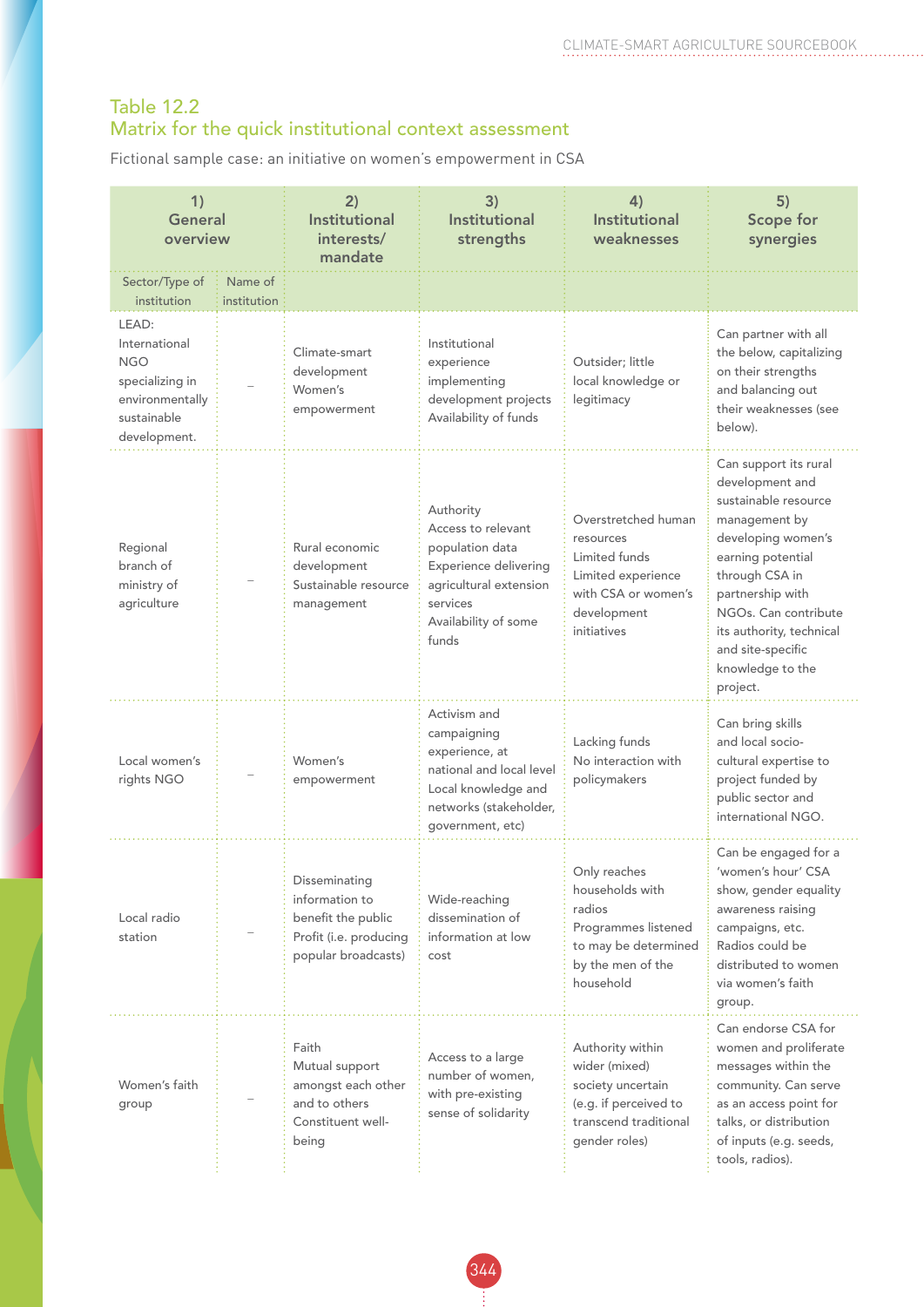| 1)<br>General<br>overview                     |                        | 2)<br>Institutional<br>interests/<br>mandate                          | 3)<br>Institutional<br>strengths                                                                   | 4)<br><b>Institutional</b><br>weaknesses                                                                                                                 | 5)<br><b>Scope for</b><br>synergies                                                                                                                                                                                                                                                                                                      |
|-----------------------------------------------|------------------------|-----------------------------------------------------------------------|----------------------------------------------------------------------------------------------------|----------------------------------------------------------------------------------------------------------------------------------------------------------|------------------------------------------------------------------------------------------------------------------------------------------------------------------------------------------------------------------------------------------------------------------------------------------------------------------------------------------|
| Sector/Type of<br>institution                 | Name of<br>institution |                                                                       |                                                                                                    |                                                                                                                                                          |                                                                                                                                                                                                                                                                                                                                          |
| Local branch<br>of national<br>farmers' union |                        | Support and profit<br>for constituents<br>Political<br>representation | Detailed knowledge<br>of local farming<br>conditions<br>Access to established<br>farming community | Male-oriented<br>(majority of<br>constituents are male)<br>Low capacity; not<br>powerful enough to<br>influence agricultural<br>policy at national level | Can provide valuable<br>technical knowledge<br>and extension.<br>Can be a forum<br>for dialogue about<br>women's inclusion in<br>farming within the<br>traditional farming<br>community.<br>Can provide insights<br>on market conditions<br>and private sector<br>partners.                                                              |
| International<br>retailer                     |                        | Profit<br>Positive public<br>perception                               | Market access<br>Funds available                                                                   | Little experience<br>working with<br>smallholders<br>Output rather than<br>outcome/process<br>oriented                                                   | Can provide a<br>market for the<br>emerging women<br>smallholder farmers<br>while augmenting<br>public standing by<br>engaging in socially<br>and environmentally<br>sustainable production.<br>National farmers'<br>cooperation and<br>national/international<br>NGOs can act<br>as interface with<br>smallholders for the<br>retailer. |

## 12.5. Conclusions

This module has outlined the major kinds of institutions that can advance CSA and has described their most salient characteristics and roles. The case studies provided indicate how different institutions in distinct contexts can provide key support to CSA initiatives. This support includes: producing and sharing technical knowledge; providing financial services and access to markets; and brokering or fostering collective action between stakeholders and initiatives. The Quick Institutional Context Assessment provides a simple methodology to assist project planners and implementers in identifying helpful institutional partners for their own CSA projects. It highlights areas requiring particular attention in order to create a enabling environment for the project in hand. References to more detailed mapping, planning and capacity assessment metodologies methodologies are made throughout the chapter and are provided in the reference list.

Understanding the institutional context within which a CSA initiative is implemented is crucial to the project's success. Institutional endorsement is vital, as it is often pivotal in motivating individuals to support projects. Institutional opposition or apathy is highly obstructive. If smallholder producers are to adopt climate-smart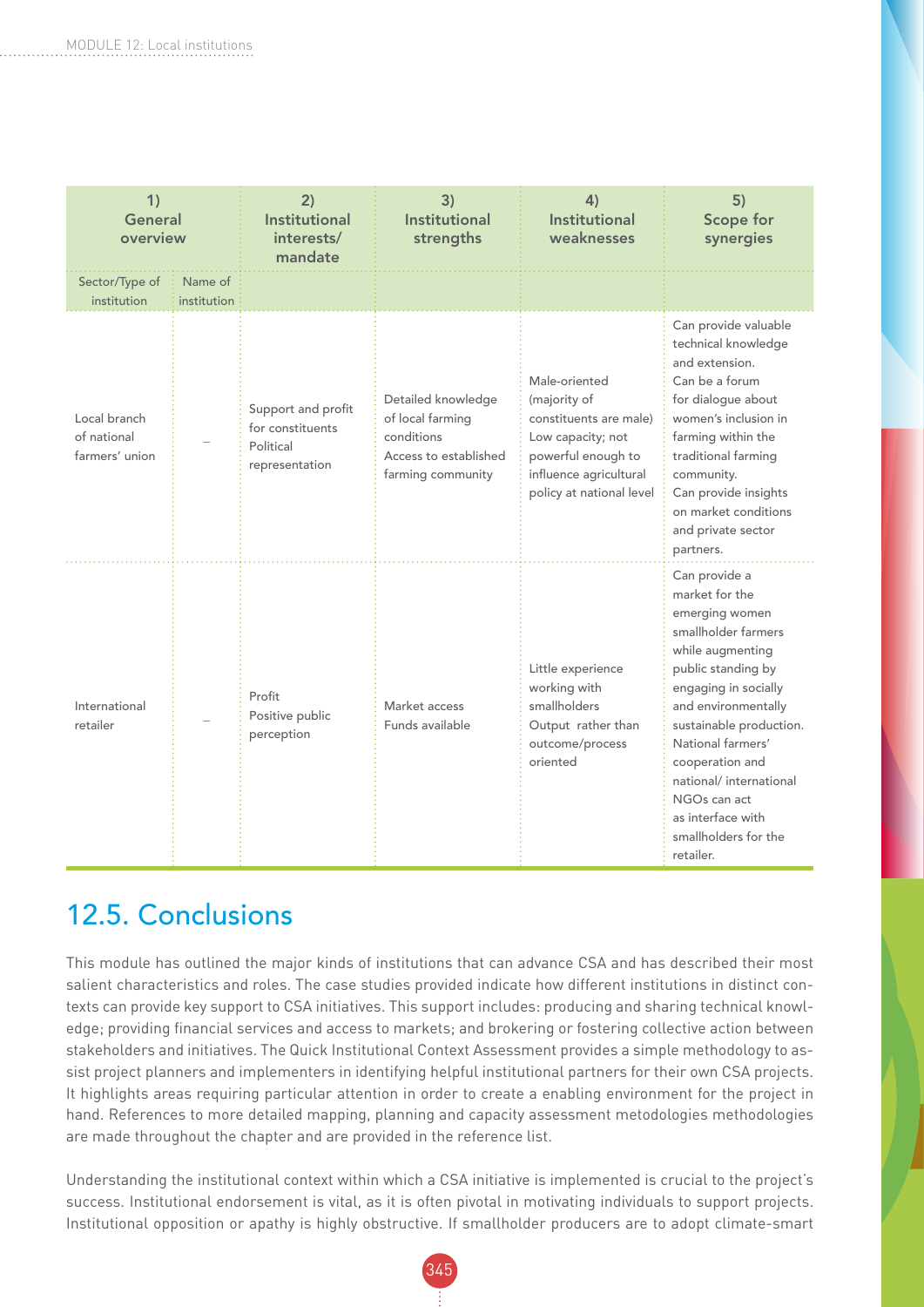agricultural practices and maintain them over the long-term, a strong network of institutional support needs to be in place to assist and encourage their efforts. Equally, local-level activities can and should help shape institutional actions. Institutional networks on CSA, open to bottom-up information flows as well as horizontal and top-down ones, should plan to engage in an ongoing learning process and be prepared to be adaptable in their approaches (Lebel, 2005).

CSA initiatives should ground their interventions in a sound understanding of the different opportunities, capacities and complexities that individual institutions bring to the table. Based on these insights, participatory processes can be used to formulate practical ways in which partnerships and collaborations between individual institutions can lead to mutually beneficial synergies that can increase food security, improve livelihoods and foster environmental integrity.

### **Notes**

This Module was written by Patti Kristjanson (CCAFS, CGIAR), Alashiya Gordes (FAO) and Reuben Sessa (FAO) with contributions from Ademola Braimoh (WB) and Sonja Vermeulen (CCAFS, CGIAR).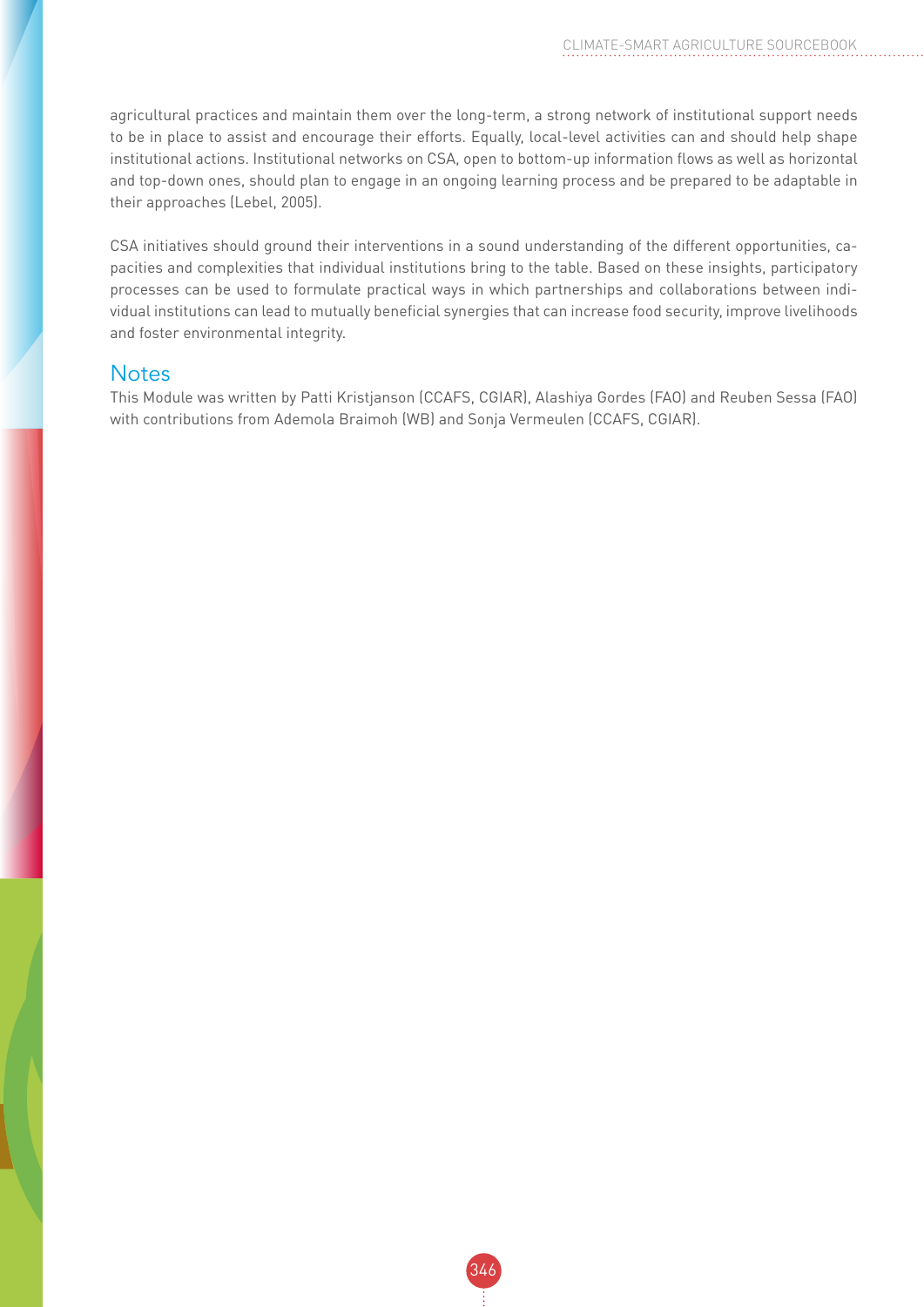## Acronyms

| AdapCC          | Adaptation for Smallholders to Climate Change initiative           |
|-----------------|--------------------------------------------------------------------|
| <b>AMKN</b>     | Climate Change Adaptation and Mitigation Knowledge Network         |
| <b>BMZ</b>      | German Federal Ministry for Economic Cooperation and Development   |
| CARE            | Cooperative Assistance for Relief Everywhere                       |
| <b>CCAFS</b>    | Programme on Climate Change, Agriculture and Food Security         |
| <b>CDSTM</b>    | Challenge Dialogue SystemTM                                        |
| <b>CGIAR</b>    | formerly Consultative Group on International Agricultural Research |
| <b>CIAT</b>     | International Centre for Tropical Agriculture                      |
| <b>CNFO</b>     | Caribbean Network of Fisherfolk Organisations                      |
| <b>CSA</b>      | climate-smart agriculture                                          |
| GHG             | greenhouse gas                                                     |
| GIZ             | German Agency for International Cooperation                        |
| <b>ICRAF</b>    | International Centre for Research in Agroforestry                  |
| <b>ICT</b>      | Information and Communications Technology                          |
| <b>IFAD</b>     | International Fund for Agricultural Development                    |
| <b>IFPRI</b>    | International Food Policy Research Institute                       |
| <b>MICCA</b>    | Mitigation of Climate Change in Agriculture project                |
| <b>NAMA</b>     | Nationally Appropriate Mitigation Action                           |
| <b>NAP</b>      | <b>National Adaptation Plans</b>                                   |
| <b>NAPA</b>     | National Adaptation Programme of Action                            |
| <b>NARS</b>     | National Agricultural Research Systems                             |
| NG <sub>0</sub> | non-governmental organization                                      |
| 0ED             | Oxford English Dictionary                                          |
| <b>PRC</b>      | Participatory Radio Campaign                                       |
| <b>ROA</b>      | Risk and Opportunity Assessment                                    |
| <b>SACC</b>     | Sustainable Agriculture in a Changing Climate project              |
| <b>UNFCCC</b>   | United Nations Framework Convention on Climate Change              |
| <b>UNFFE</b>    | Uganda National Farmers Federation                                 |
| <b>VSLA</b>     | Village Savings and Loans Associations project                     |
| <b>WEAI</b>     | Women's Empowerment in Agriculture Index                           |
| <b>WHO</b>      | World Health Organization                                          |
|                 |                                                                    |

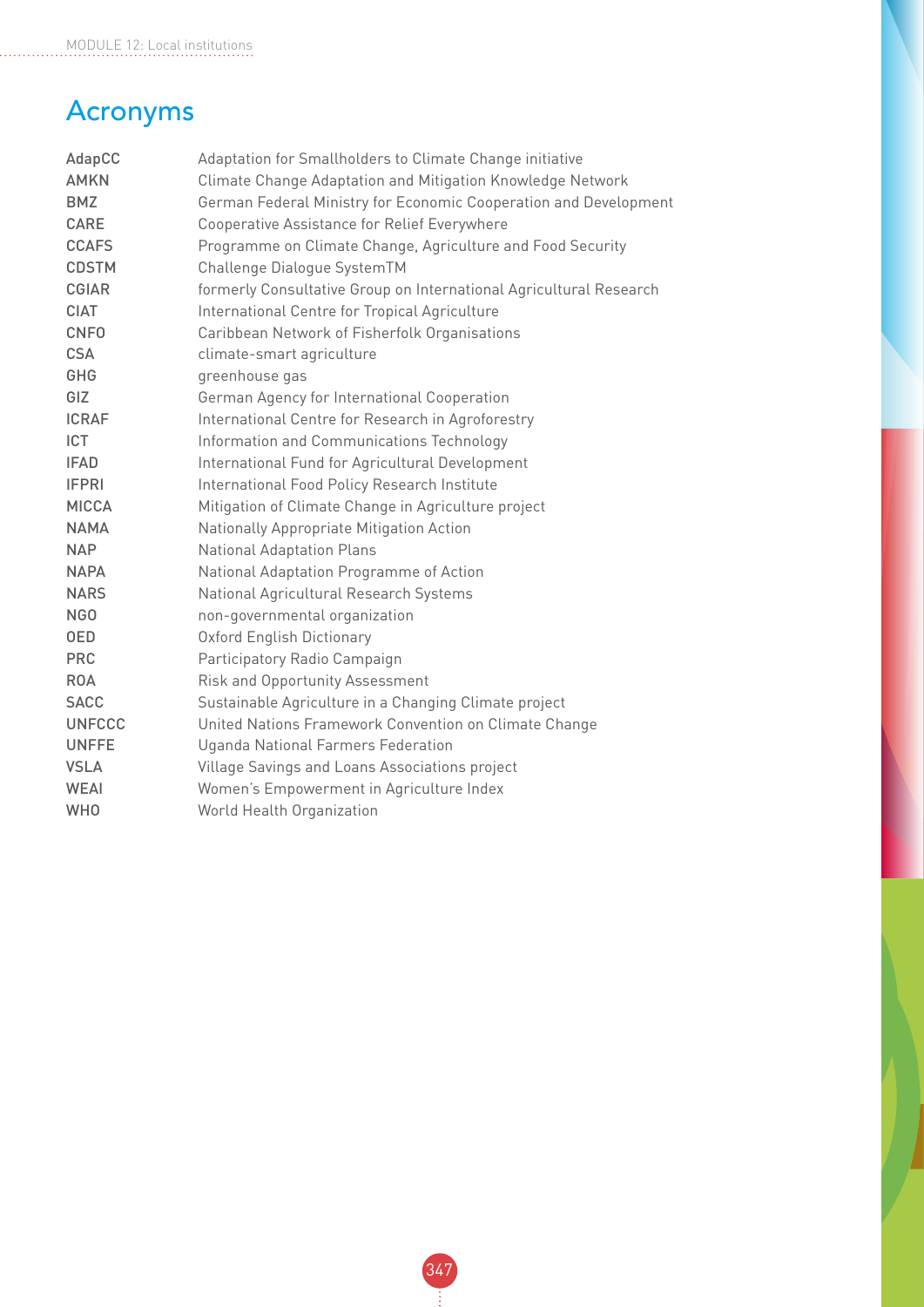## References

AdapCC. 2010. *Adaptation to climate change for smallholders of coffee and tea.* (available at www.adapcc.org)

Anderson, J.R. & Feder, G. 2003. Rural extension services. World Bank Policy Research Working Paper No. 2976. (available at http://faculty.arec.umd.edu/jhanson/Extension-Hanson\_Johnson/Extension\_PDF/ Rural%20Extension%20Services%20-%20Anderson.pdf)

Birner, R., Davis, K., Pender, J., Nkonkya, E., Anandajayasekeram, P., Ekboir, J., Mbabu, A., Spielman, D.J., Horna, D., Benin, S. & Cohen, M. 2009. From best practice to best fit: a framework for designing and analyzing pluralistic agricultural advisory services worldwide. Journal of Agricultural Education and Extension, 15(4): 341-355.

CCAFS & CGIAR. 2012a. *New study finds African carbon projects can help poor farmers.* (available at ccafs.cgiar. org/blog/new-study-finds-african-carbon-projects-can-help-poor-famers)

CCAFS & CGIAR. 2012b. *Gender, climate change, agriculture, & food security.* (available at http://www.ccafs. cgiar.org/gender)

CCAFS & CGIAR. 2013a. *Where we work: West Africa.* (available at http://ccafs.cgiar.org/where-we-work/westafrica)

CCAFS & CGIAR. 2013b. *Adaptation and mitigation knowledge network.* (available at http://www.amkn.org)

Clark, W. C., Tomich, T. P., van Noordwijk, M., Guston, D., Catacutan, D., Dickson, N.M. & McNie, E. 2011. *Boundary work for sustainable development: natural resource management at the consultative group on international agricultural research (CGIAR)*. Proceedings of the National Academies of Science. (available at www. pnas.org/cgi/doi/10.1073/pnas.0900231108)

Climate and Development Knowledge Network. 2012. *(available at http://www.cdkn.org)*

European Commission. 2005. *Institutional assessment and capacity development: why, what and how?* Tools and Methods Series, Reference document No 1. (available at http://ec.europa.eu/europeaid/multimedia/publications/documents/tools/europeaid\_institu-

tional assessment capacity devlpmt 2006 en.pdf)

FAO. 1999. *FAO policy and strategy for cooperation with non-governmental and civil society organizations.* (available at http://www.fao.org/docrep/X2214E/X2214E00.htm)

FAO. 2010. *Climate-smart agriculture: policies, practices and financing for food security, adaptation, and mitigation.* Rome.

FAO. 2011. *From nationally appropriate mitigation actions (NAMAs) to low-carbon development in agriculture: NAMAs as a pathway at country level.* EASYPol module No. 103. (available at http://www.fao.org/docs/up/easypol/881/nationally\_appropriate\_mitigation\_actions\_namas\_103en.pdf)

FAO. 2012. *Learning module 2: FAO approaches to capacity development in programming: processes and tools.*  (available at http://www.fao.org/docs/eims/upload/299903/LM2\_webready\_interactive\_final.pdf)

FAO. 2013. *Community for Climate Change Mitigation in Agriculture.* Mitigation of climate change in agriculture (MICCA) programme. (available at http://www.fao.org/climatechange/micca/75150/en/)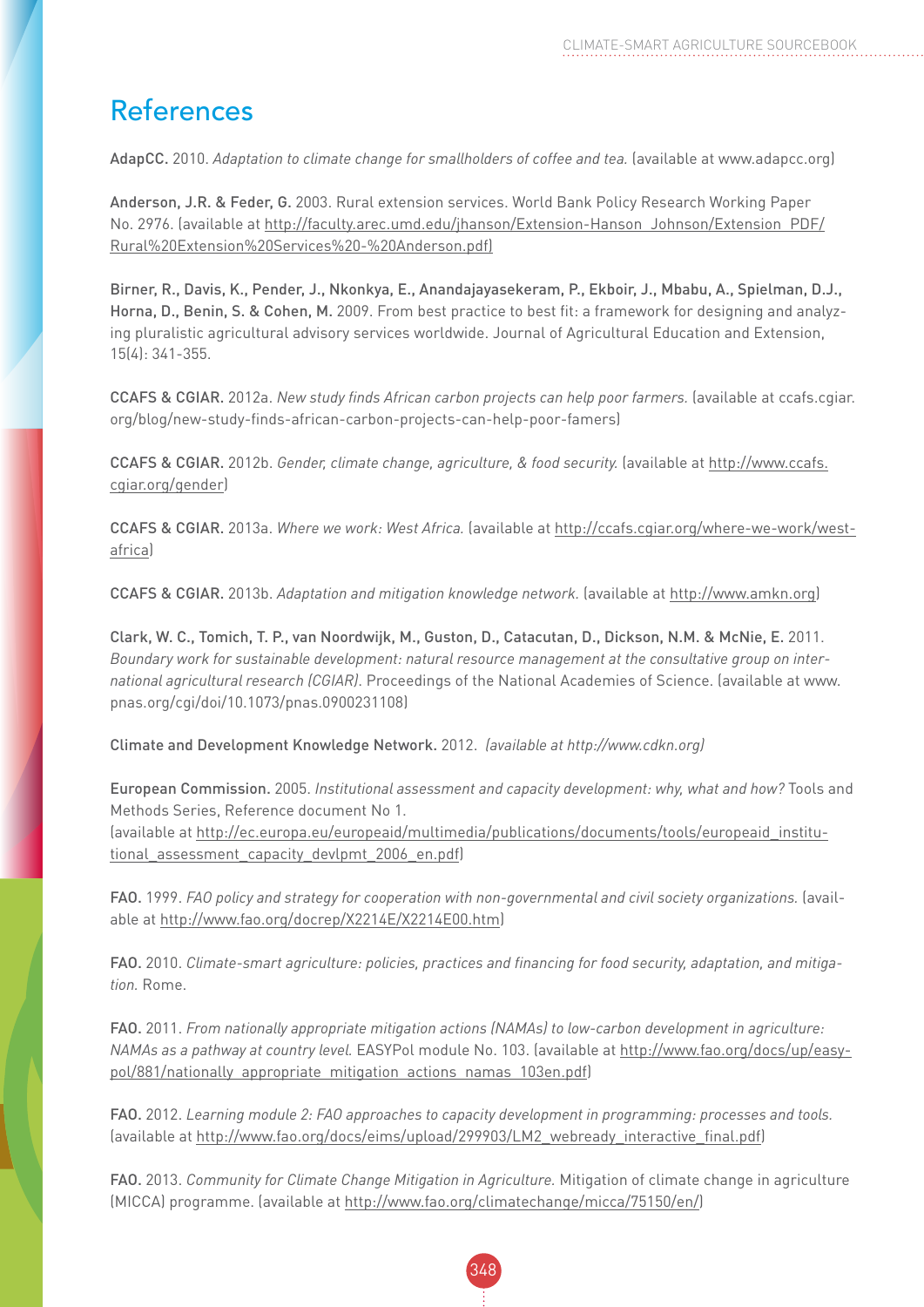Farm Radio International. 2011. *Participatory radio campaigns and food security: how radio can help farmers make informed decisions.* African Farm Radio Research Initiative. (available at http://www.farmradio.org/ pubs/farmradio-prcreport2011.pdf)

Hansen, J., Mason, *S.J.,* Sun, L. & Tall, A. 2011. *Review of seasonal climate forecasting for agriculture in sub-Saharan Africa.* Experimental Agriculture, 47(2): 204-205.

IFPRI. 2008. *Tracing power and influence in networks: net-map as a tool for research and strategic network planning.* (available at http://www.ifpri.org/sites/default/files/publications/ifpridp00772.pdf)

IFPRI. 2009. *A hands-on social networking tool: net-map.* (available at http://www.ifpri.org/publication/handssocial-networking-tool-net-map)

IFPRI. 2012. *Women's empowerment in agriculture index.* (available at www.ifpri.org/publication/womensempowerment-agriculture-index)

Innovation Expedition Inc. 2006. *Introducing the challenge dialogues systemTM (CDSTM).* (available at http://www. innovationexpedition.com/Introducing%20the%20Challenge%20Dialogue%20System.pdf)

Kristjanson, P., Reid, *R.S.,* Dickson, N., Clark, W.C., Romney, D. & Puskur, R. 2009. *Linking international agricultural research knowledge with action for sustainable development.* Proceedings of the National Academies of Science 106(13): 5047–5052.

Kristjanson, P., Neufeldt, H., Gassner, A., Mango, J., Kyazze, F., Desta, S., Sayula, G., Thiede, B., Förch, W., Thornton, P.K. & Coe, R. 2012. *Are food insecure smallholder households making changes in their farming practices? Evidence from East Africa.* Food Security. Published Online May 25, 2012. (available at http://www. springerlink.com/content/1876-4517/)

Lay, M., Nicholls, V., Geoghegan, T. & Sandy, K. 2013. *Getting a seat at the table: Fisherfolk empowerment for policy change in the Caribbean. A New Dialogue: Putting People at the Heart of Global Development*, pp.43-46. (available at http://irishaid.ie/media/irishaid/allwebsitemedia/30whatwedo/HNCJ-conference-papers\_final\_small.pdf#page=45)

Lebel, L. 2005. *Institutional dynamics and interplay: critical processes for forest governance and sustainability in the mountain regions of northern Thailand.* In *Global Change and Mountain Regions: Advances in Global Change Research,* 23: 531-540. (available at http://link.springer.com/chapter/10.1007%2F1-4020-3508-X\_53?LI=true)

Lipper, L. & *Oosterveer, P.* 2011. *Institutions to support the adoption of climate-smart agricultural practices with a focus on smallholder agricultural systems in developing countries.* Background document, Global Conference on Climate-Smart Agriculture 2011. (available at http://www.gscsa2011.org/LinkClick. aspx?fileticket=L6fd42i6H-A%3d&tabid=3251)

McCarthy, N., Lipper, *L.* & Branca, G. 2011. *Climate-smart agriculture: smallholder adoption and implications for climate change adaptation and mitigation.* FAO, MICCA Series No. 4. Rome, FAO.

Meinzen-Dick, R., Markelova, *H.,* & Moore, K. 2010. *The role of collective action and property rights in climate change*. Collective Action and Property Rights (CAPRi) Policy Brief No. 7. Washington, DC, IFPRI. (available at http://www.capri.cgiar.org/wks\_0912.asp)

Nielsen, J. Ø. *& Reenberg, A.* 2010. Cultural barriers to climate change adaptation: a case study from northern Burkina Faso. *Global Environmental Change*, 20 (1): 142 – 152. (available at http://www.sciencedirect.com/ science/article/pii/S0959378009000879)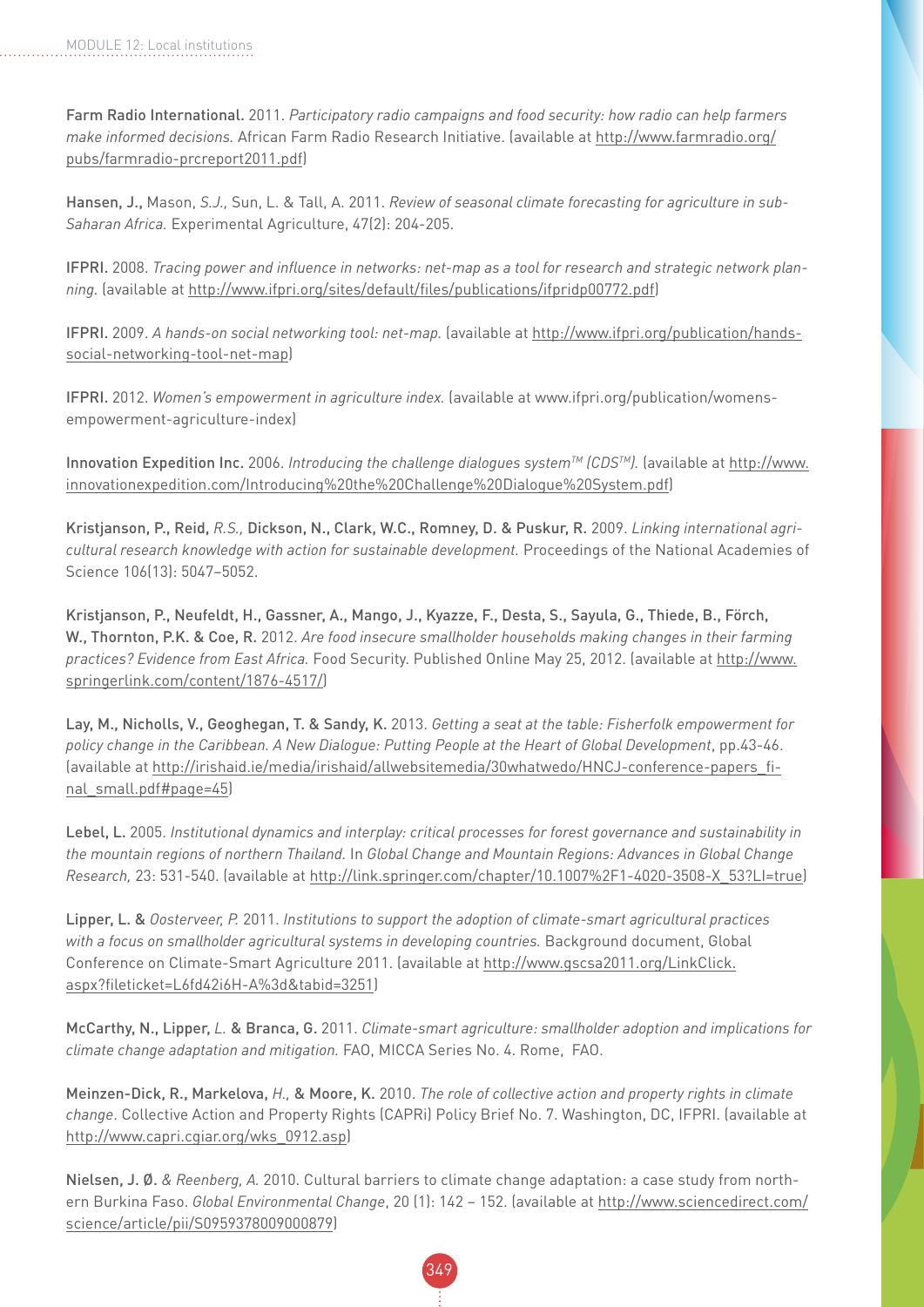North, D.C. 1990. *Institutions, institutional change, and economic performance.* Cambridge, UK, Cambridge University Press.

Ostrom, E. 2005. *Understanding the diversity of structured human interactions.* In E. Ostrom, ed. *Understanding Institutional Diversity*. Princeton, USA, Princeton University Press.

Oxford English Dictionary Online. www.oed.com (accessed August 2012).

Place F., Kariuki *G.,* Wangila J., Makauki A., Ndubi J. & Kristjanson P. 2004. *Assessing the factors underlying differences in achievements of farmer groups: methodological issues and empirical findings from the highlands of central Kenya.* Agricultural Systems, 82(3): 197-353.

Reid, H., Huq, S. & Murray, L. 2010. *Community champions: adapting to climate challenges.* International Institute for Environment and Development. (available at http://pubs.iied.org/10028IIED.html)

Swanson, B.E. & *Rajalahti, R.* 2010. *Strengthening agricultural extension and advisory systems: procedures for assessing, transforming, and evaluating extension systems.* World Bank Agriculture and Rural Development Discussion Paper No. 45.(available at http://siteresources.worldbank.org/INTARD/Resources/Stren\_combined\_web.pdf)

Tanner, C., De Wit, P. & Norfolk, S. 2009. *Participatory land delimitation: an innovative development model based upon securing rights acquired through customary and other forms of occupation.* Land Tenure Working Paper No. 13. (available at ftp://ftp.fao.org/docrep/fao/012/ak546e/ak546e00.pdf)

Thorlakson, T. & Neufeldt, H. 2012. Reducing subsistence farmers' vulnerability to climate change: evaluating the potential contributions of agroforestry in western Kenya. *Agriculture & Food Security,* 1: 1-15.

Uganda National Farmers' Federation (UNFFE). 2012. http://www.unffe.org/ (accessed August 2012).

Uphoff, N. & Krishna, A*.* 2004. Civil society and public sector institutions: more than a zero-sum relationship. Public Administration and Development, 24: 357-372. (available at http://onlinelibrary.wiley.com/doi/10.1002/ pad.313/pdf)

UNFCCC. 2013a. *Adapting to climate change by growing medicinal and aromatic plants.* Private sector initiative actions on adaptation. (available at http://unfccc.int/files/adaptation/application/pdf/jammu\_and\_kashmir\_ cooperative.pdf)

UNFCCC. 2013b. *Microinsurance reducing farmers' exposure to weather risk.* Private sector initiative actions on adaptation. (available at http://unfccc.int/files/adaptation/application/pdf/basix.pdf)

WeADAPT. 2013. *Collaborating on climate change adaptation.* (available at http://weadapt.org/)

World Bank Institute. 2011. *Institutional assessment to inform capacity development program design: a case study in Bangladesh based on the capacity development and results framework.* (available at http://api.ning.com/ files/Q26fAAvBl7sxLcBgY9qlcNqHkBqOjvcWpUn8NWbZPkP9GSPXRm4tn3bb3nGZTXO11HD\*2qXTNhrFLZcYu ABrrsWSl37lZ1oN/BangladeshCase6.15.pdf)

Young, O. 2002. *Institutional interplay: the environmental consequences of cross-scale interactions.* In The Drama of the Commons, pp.263-292. Washington D.C., The National Academies Press.